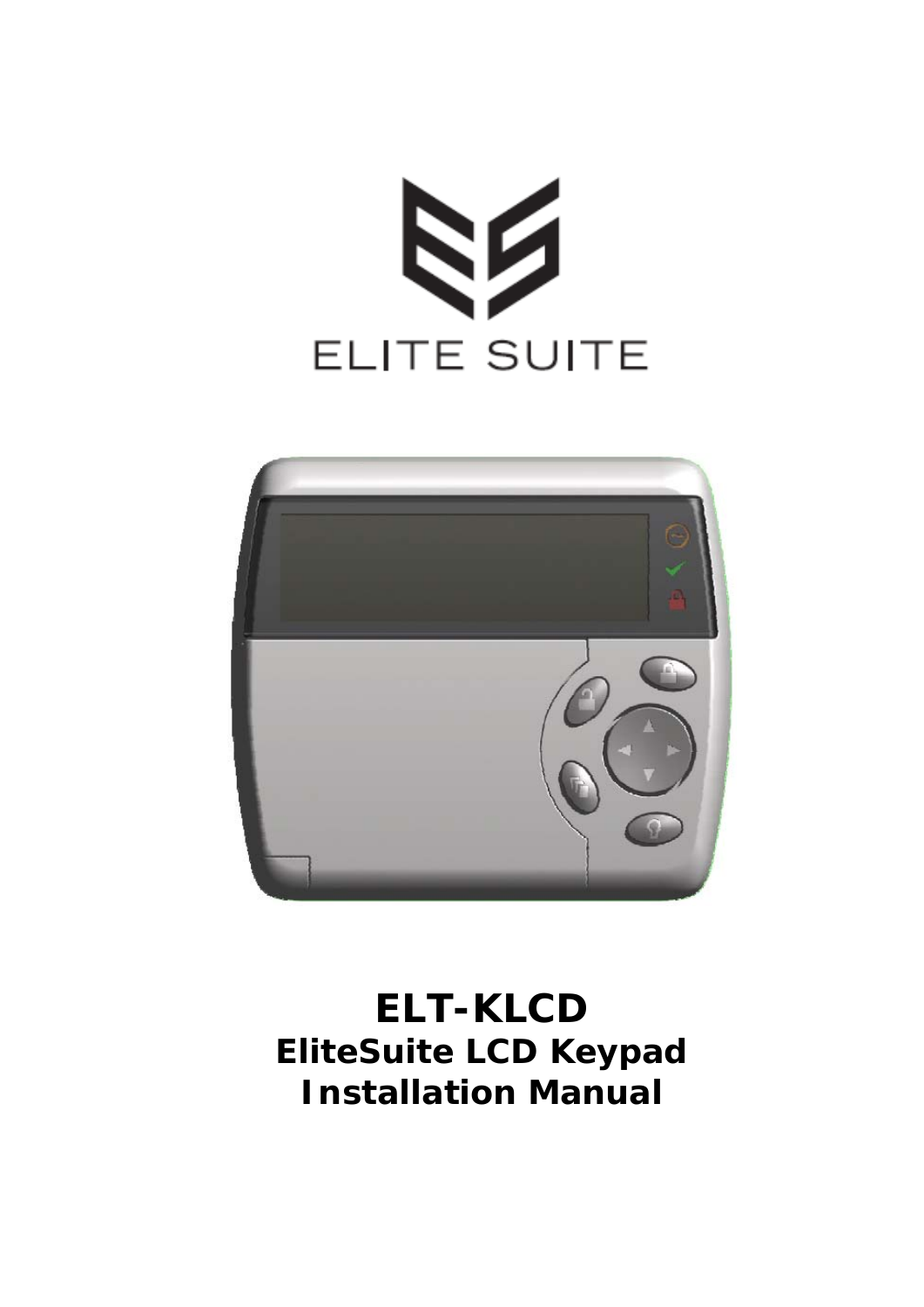#### **PUBLICATION INFORMATION**

First Publication Draft Document Release Only Updated fire zone information Second Publication Option Menu Navigation Updated Card Reader Interface Options Added Third Publication Slave Keypad Options Added Slave mode Zone Wiring Diagrams Added Fourth Publication Tamper Monitor Option Added Slave mode Zone Numbering and Wiring Updated Fifth Publication Slave mode Combination Wiring Updated Smoke Reset PGM Added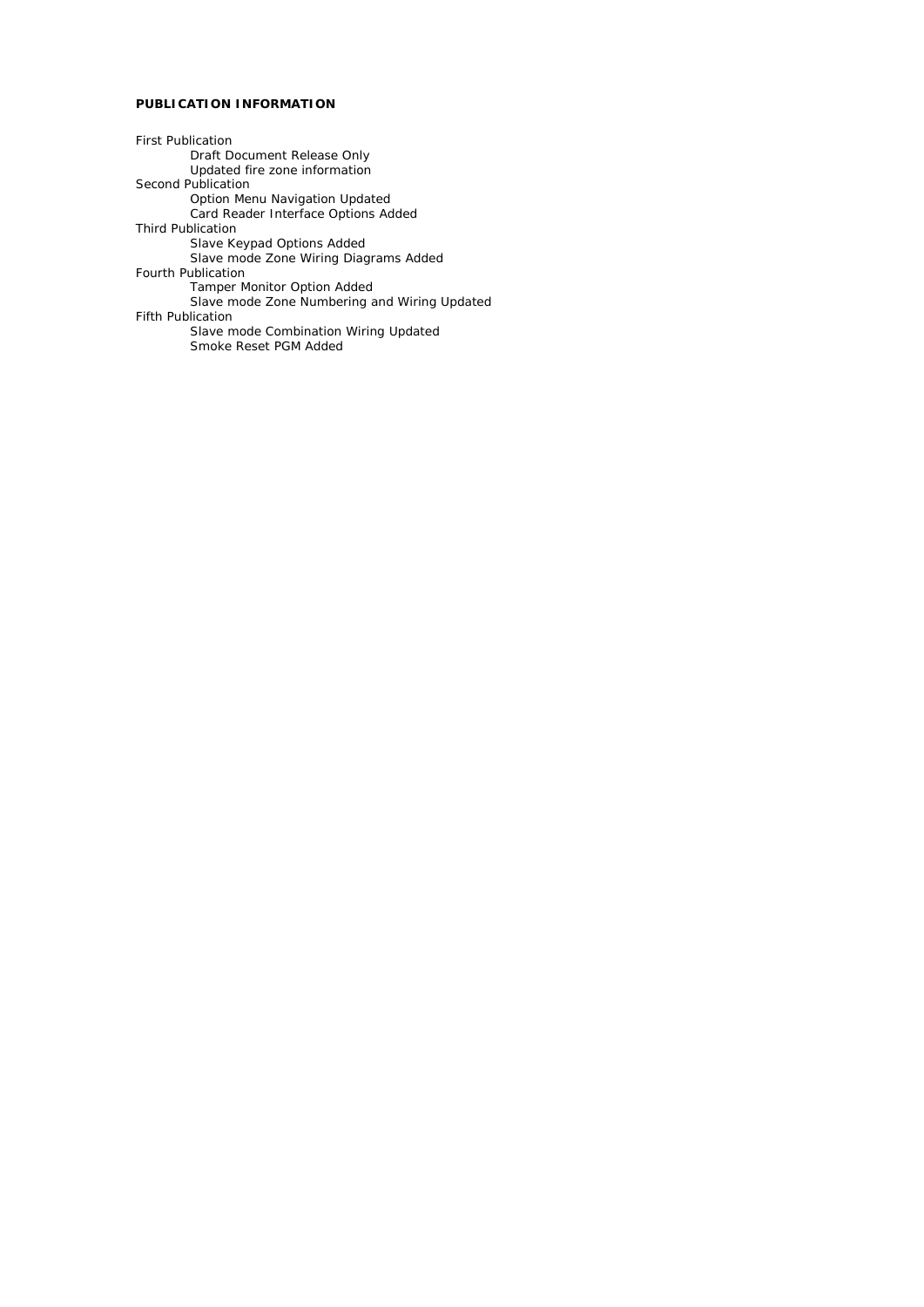# **CONTENTS**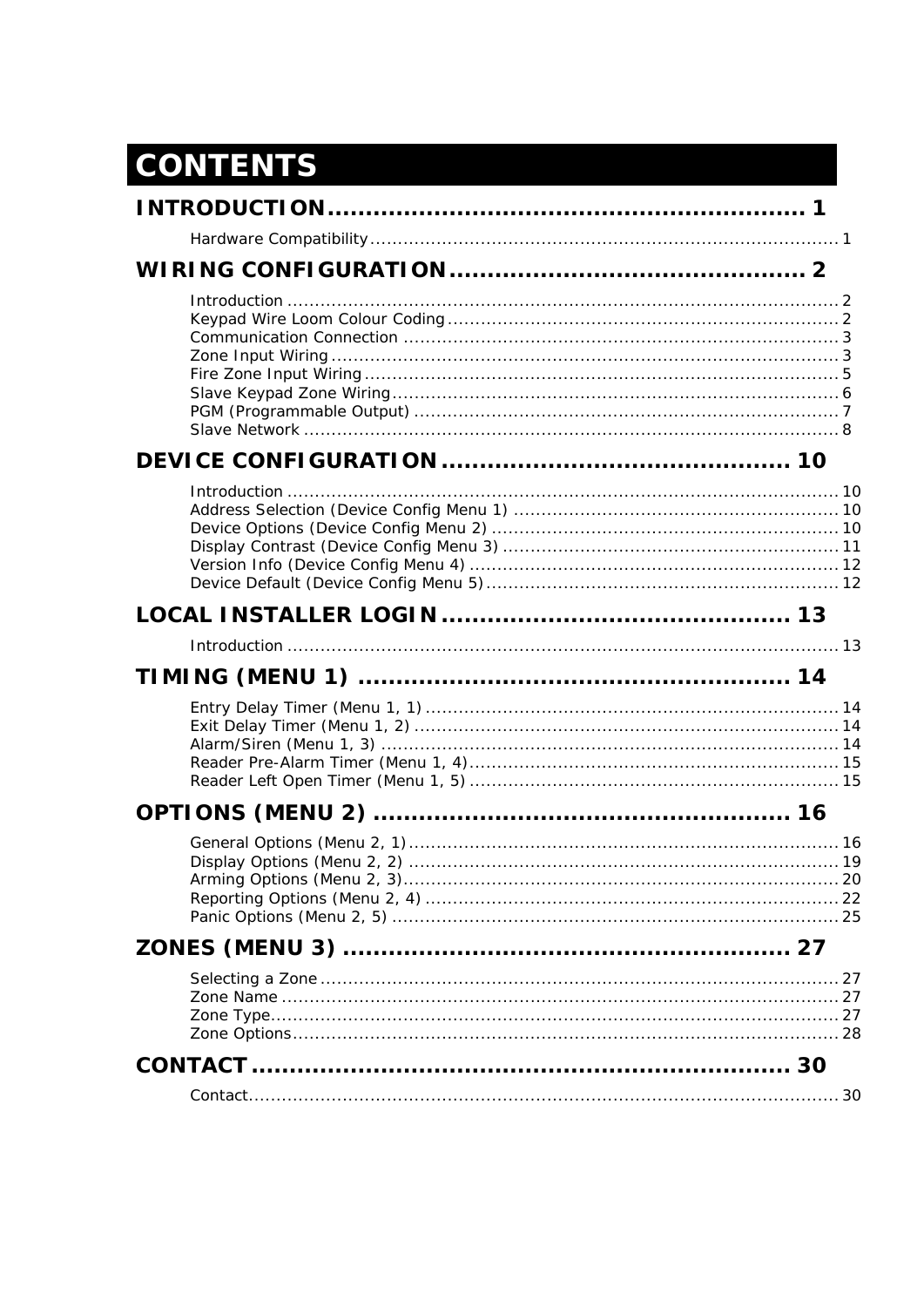#### **INTRODUCTION**

This document details the wiring configuration of the EliteSuite condominium control keypad and installer programming functions.

### **Hardware Compatibility**



**This manual is written for hardware verison 208-4010-030 or higher and covers firmware application 1.34. This firmware communicates with a EliteSuite enabled Protégé System Controller firmware version 1.07 or above.**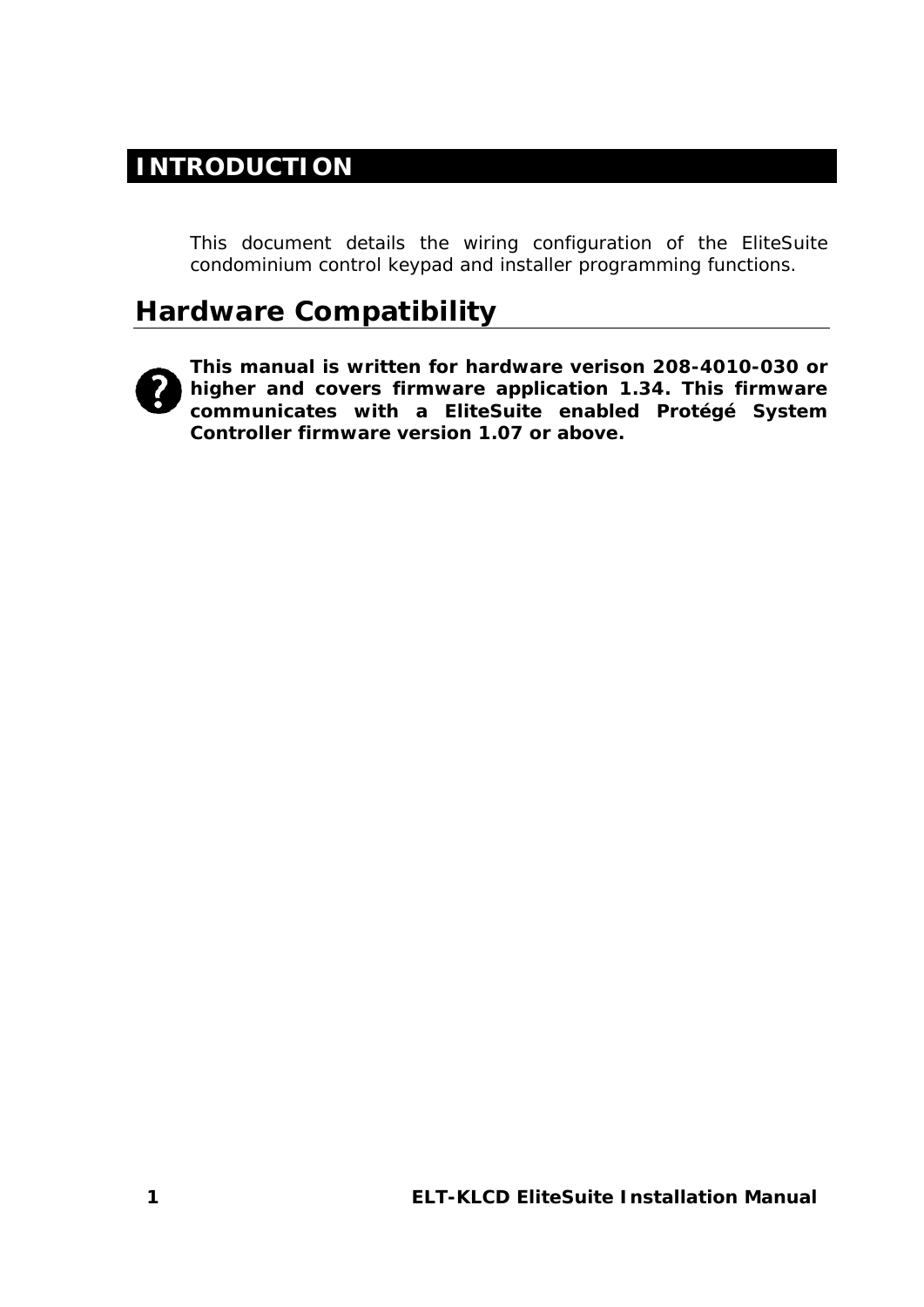# **WIRING CONFIGURATION**

# **Introduction**

The wiring structure of the EliteSuite keypad uses an encrypted RS485 communication interface. Connections should be made in a daisy chain configuration, avoiding star and stub connections.



# **Keypad Wire Loom Colour Coding**

The condominium keypads are supplied with a wire loom attachment and are connected using a keyed 10 position snap lock connector. The 10 way wiring loom connection uses the following colour coding.



*Figure 2 - Wire Loom Colour Coding and Function* 

**ELT-KLCD EliteSuite Installation Manual 2**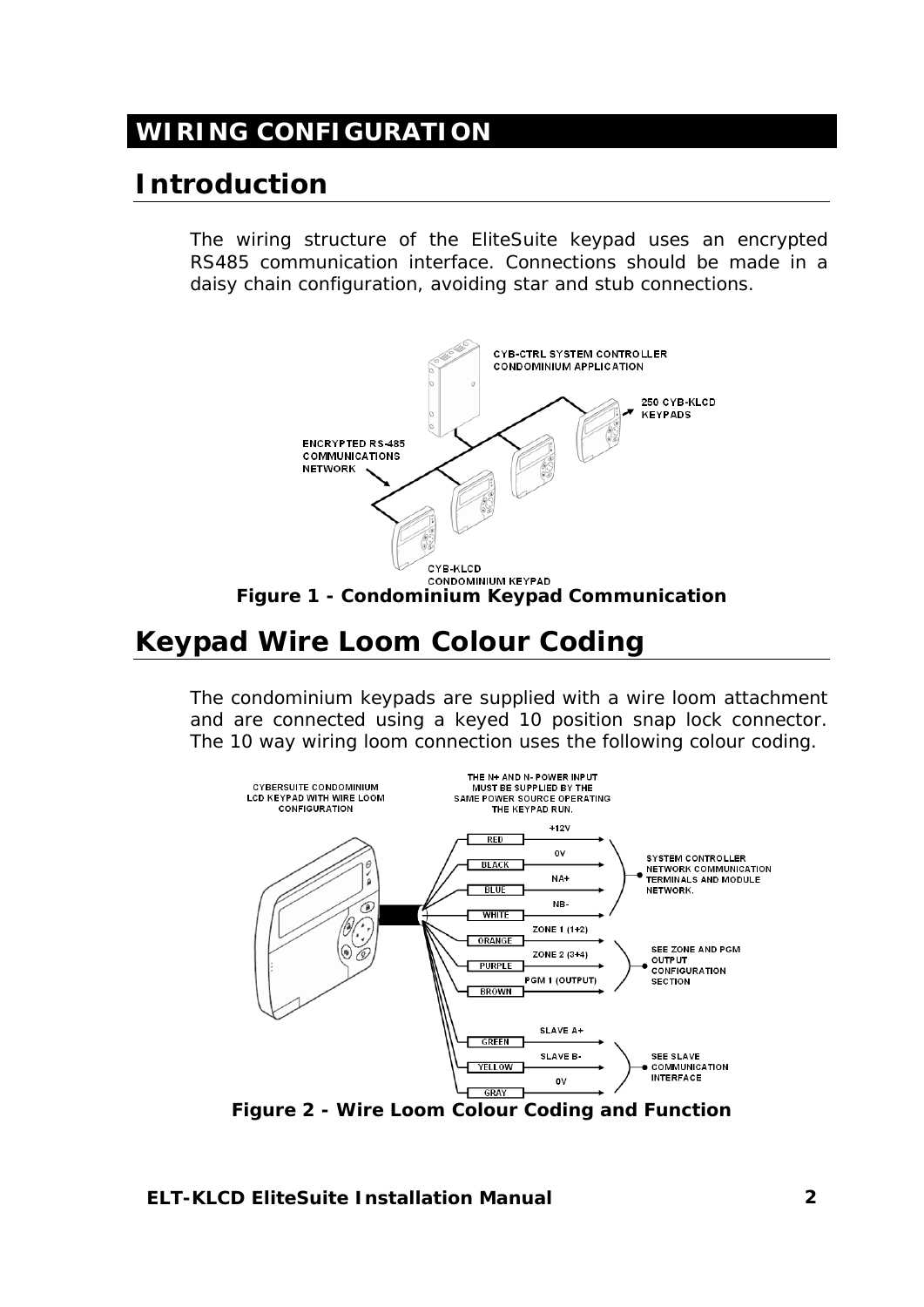### **Communication Connection**

Support for up to 250 keypads per condominium controller is provided, connection to the system controller uses the network communication RS-485 interface. This interface is an isolated interface and requires power to be supplied to the N+ and Nterminals.



*Figure 3 - Wire Loom Colour Coding and Function* 

**When using more than one PSU to supply multiple wiring runs of condominium keypads only connect the +12 output of ONE power supply unit to the N+ and N- terminals of the controller. Each PSU unit should have the common (0V or -) connected together to ensure a common 0V.** 

# **Zone Input Wiring**

The EliteSuite LCD Keypad is capable of connecting to 4 zone inputs, each zone input can then be programmed to perform the required function in the system.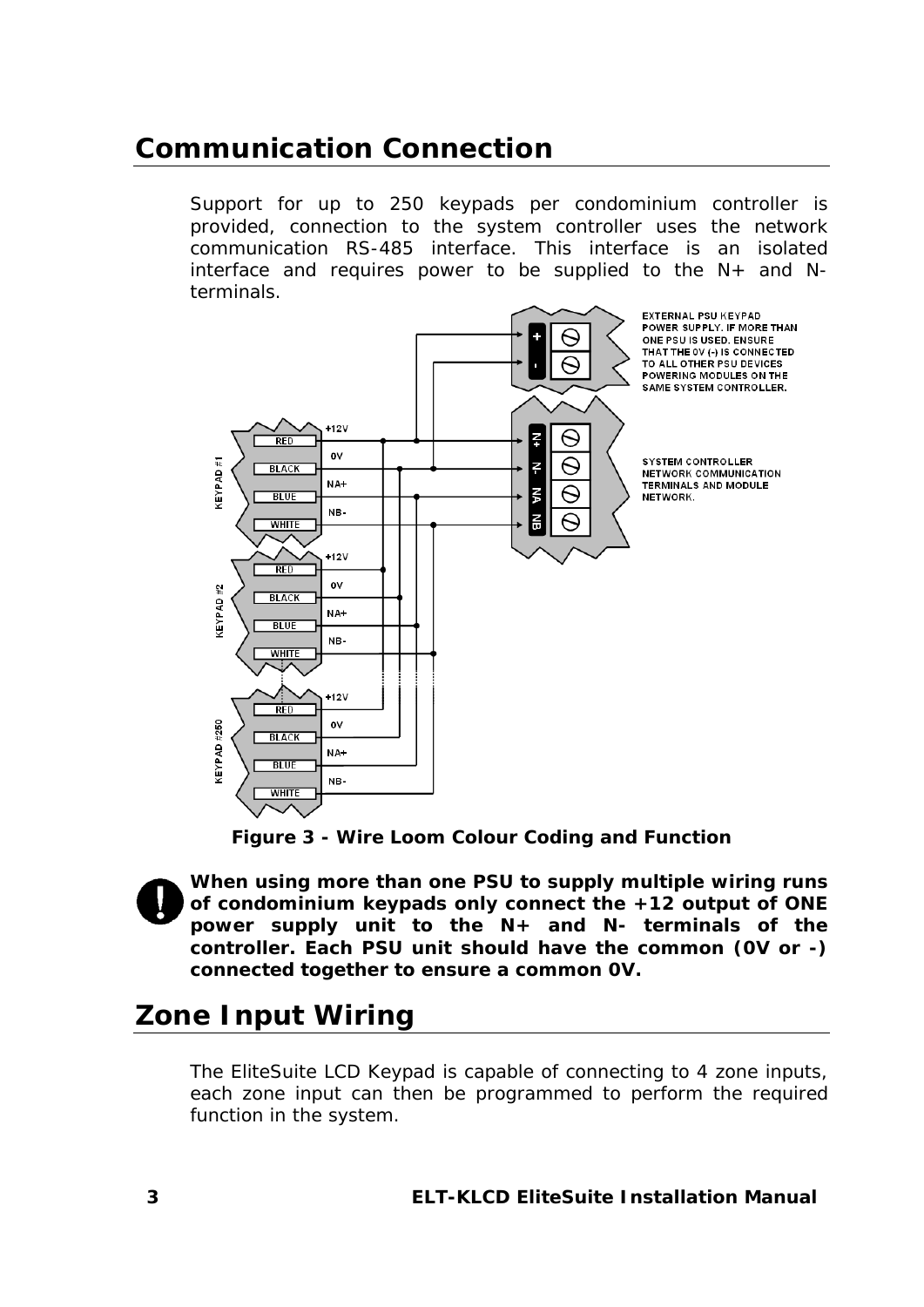The following diagrams show each of the zone wiring configuration settings that are possible. The programmed zone configuration for the EliteSuite LCD Keypad is made in the option settings. Refer to the *General Options Section* on Page 16 for the programming of the zone configuration.



**When using a tamper input on a device the tamper contacts must be normally closed and wired in series.** 



**All resistors required to wire the zone configurations are provided with the EliteSuite LCD Keypad in the accessory bag.** 



*Figure 4 - 2 Zone Input (No Resistors)* 



*Figure 5 - 2 Zone Input (1K and 1K)*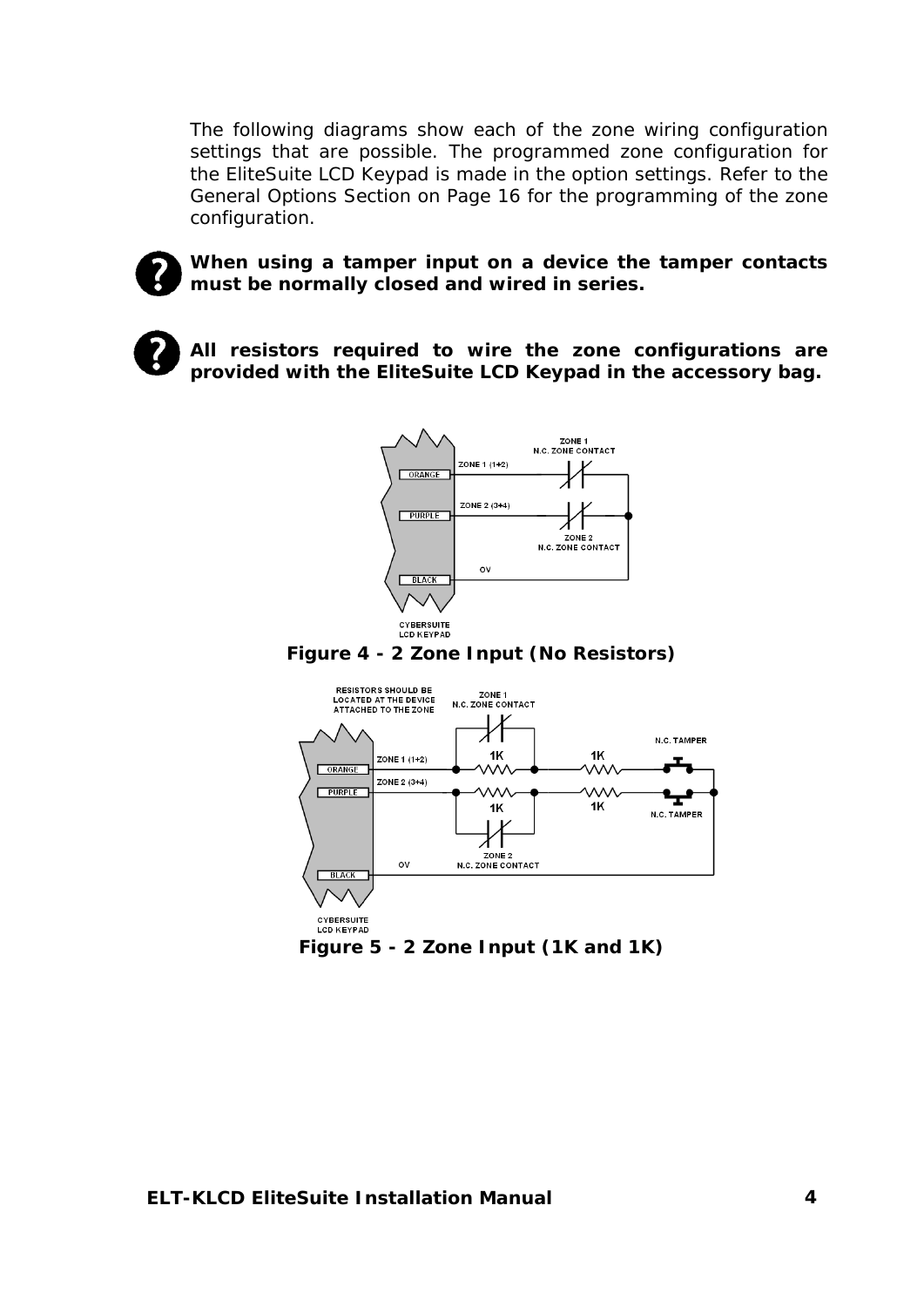

*Figure 6 - 4 Zone Input Duplex Mode (1K and 2K4)* 

# **Fire Zone Input Wiring**

When wiring a zone to be a fire zone input the current programmed zone options will determine what resistors and configuration is required, refer to the *General Options Section* on Page 16 and the zone configuration diagrams in the *Zone Input Wiring Configuration* on Page 3.



*Figure 7 - Fire/Smoke Detection Input* 



**When a fire zone is connected to a zone input that is used in the duplex zone configuration a fire zone fault will NOT BE shown when the fire zone has a shorted condition as this is shown as all zones closed. A Fire Loop trouble will be shown when the zone is tampered.** 



**Fire zones that are installed in duplex mode operation are not recommended. Fire zones should ALWAYS be connected using the EOL resistor method (2R) as this provides both open and short circuit monitoring.**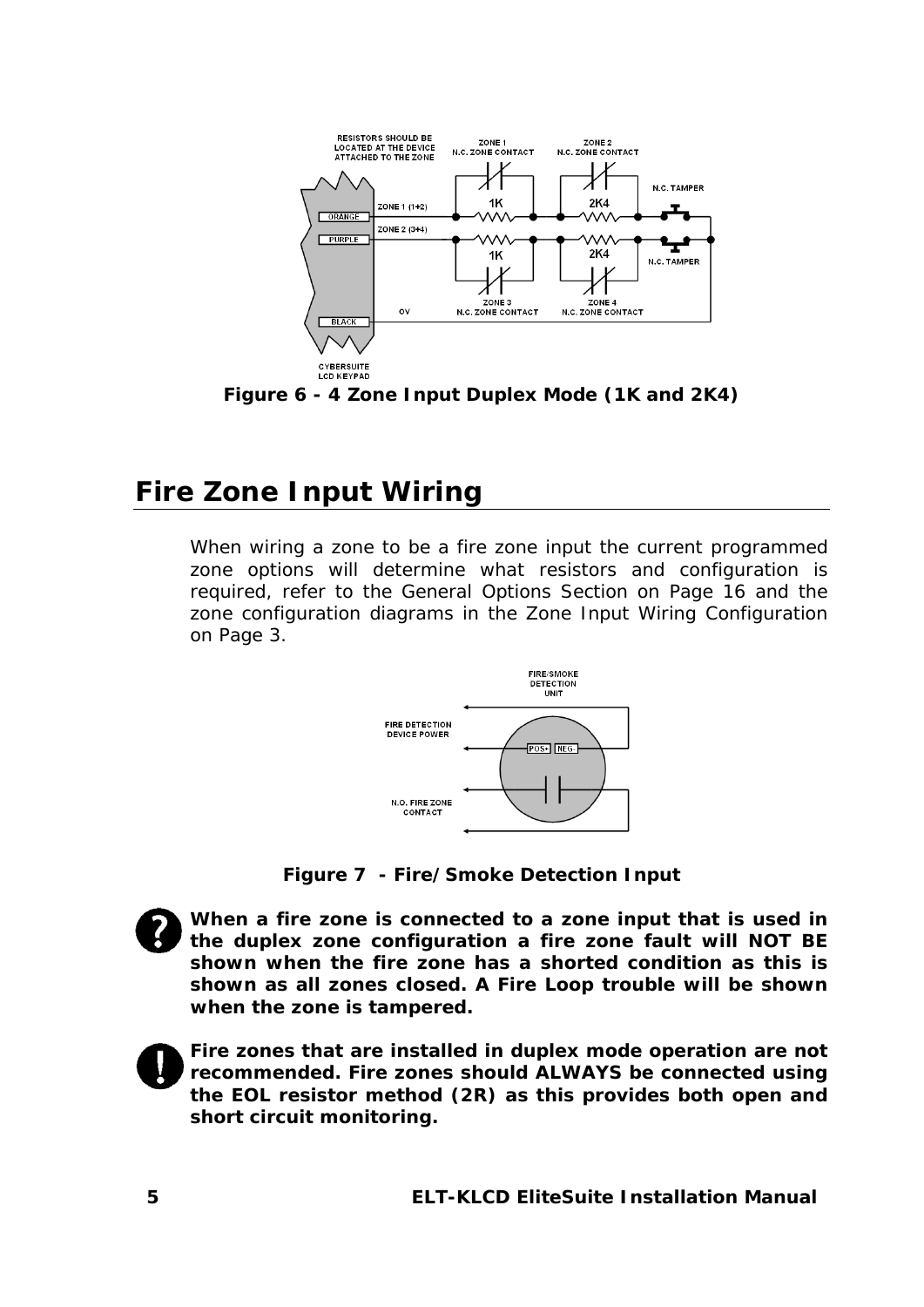With one or more slave keypads connected, extra zones beyond the normal 4 are available on the suite system.

There are 2 options for wiring the zones:

- Duplex mode enabled, **16** zones in total available. This setup is shown in *Figure 8*.
- Standard wiring mode, **8** zones in total available. This setup is shown in *Figure 9*.

The choice between the two wiring options will be dependent on the physical configuration of the sensors and wiring in each installation. See General Options (Menu 2, 1) on page **16** for enabling duplex zones.



*Figure 8 - Slave Keypad Duplex Zone Wiring and System Numbering*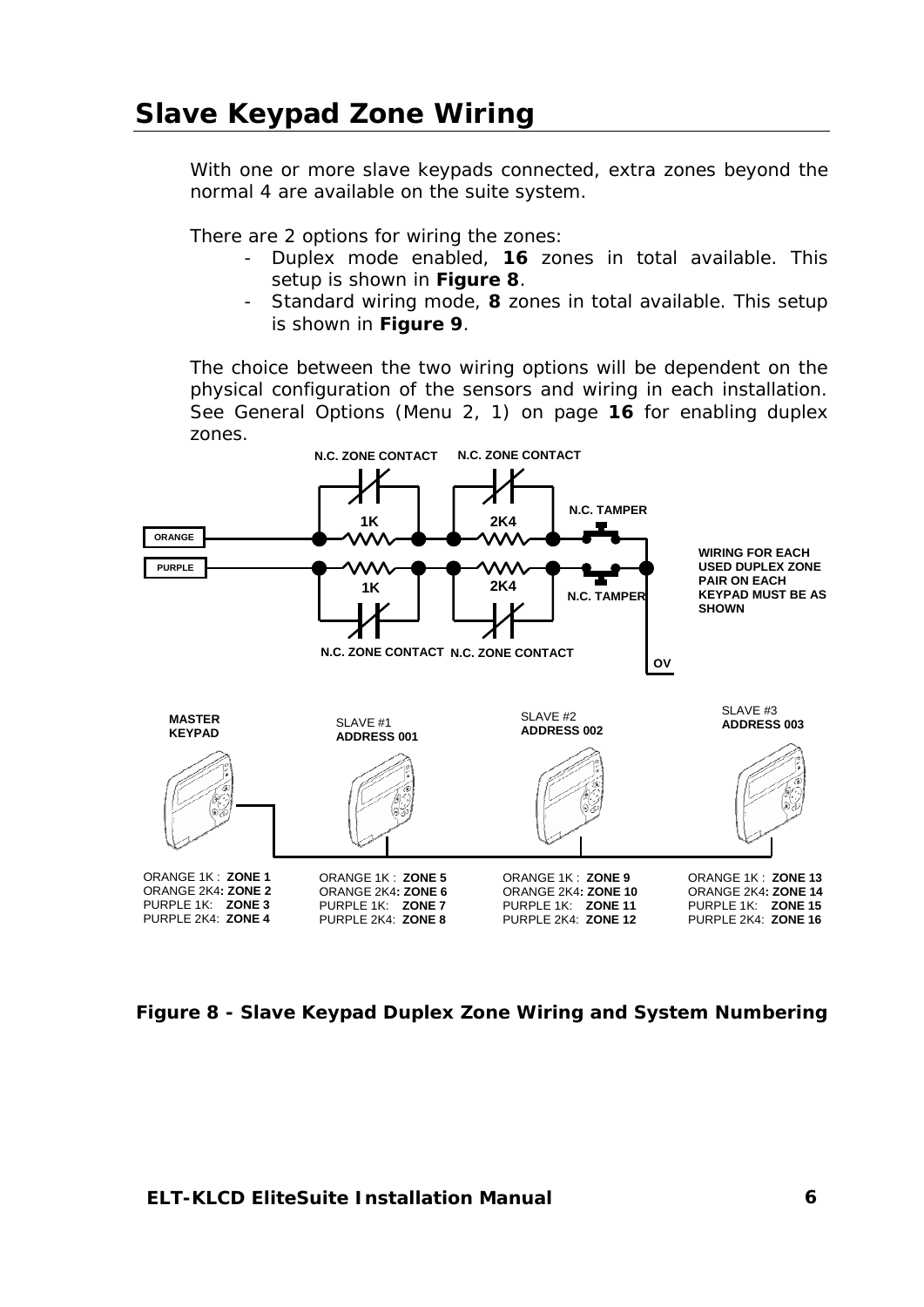

*Figure 9 - Slave Keypad Standard Zone Wiring and Numbering* 

### **PGM (Programmable Output)**

The EliteSuite LCD Keypad uses a programmable output (PGM) that will activate during an alarm condition. This output can be programmed to either:

- Follow the status of the alarm siren time or the fire alarm setting
- Follow the armed / disarmed status of the keypad.

Connect a relay or other interface device to this open collector output for activation of ancillary devices. The behaviour of this output can also be inverted in the programming, see the General Options section 0 for details on PGM programming.



*Figure 10 - LED Indicator Output*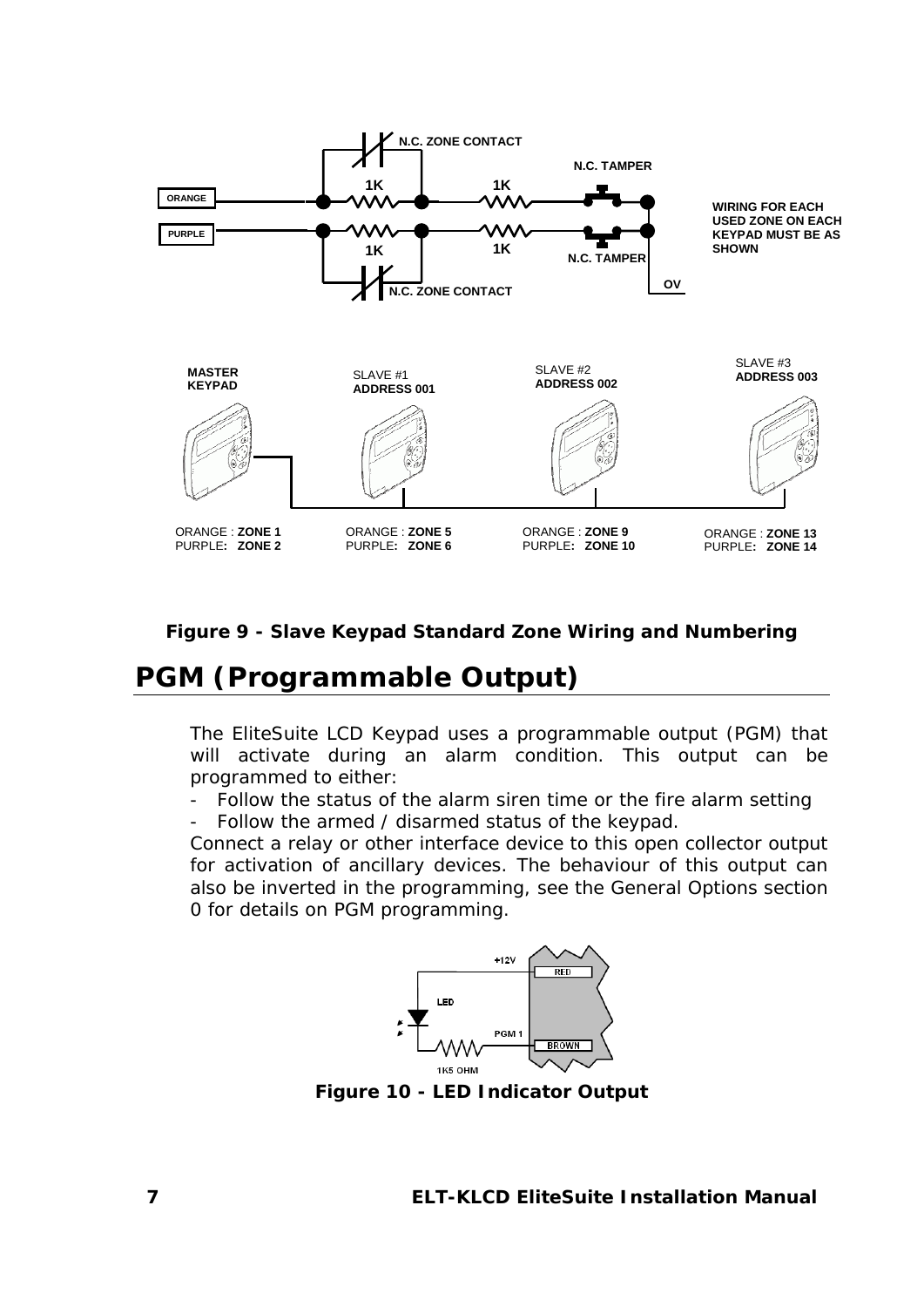# **Slave Network**

The EliteSuite LCD Keypad is capable of controlling a slave network of up to 3 other EliteSuite Keypads in Slave Mode (see Device Options for configuration), along with up to 4 proximity card reader devices from the following range:

- PRX-NANO Nano Prox Small Form Factor Proximity Card Reader
- PRX-VARIO Vario Prox Flush Mount Proximity Card Reader

The slave devices of either type must all be connected to the Slave 485 network connections of the master keypad in a daisy chain configuration with each other. The wiring diagrams for connection to the slave 485 network for each device type are shown in *Figure 11* and *Figure 12*.

Each slave reader device communicates with the keypad via a PRX-SAM Standalone Module Board. This module also allows control of an electronic lock device with the onboard relay.





For further information regarding wiring of the Reader device and the Stand Alone Modules, please refer to the PRX-SAM Stand Alone Module Installation Manual, provided with your PRX-SAM board or from www.integratedcontroltechnology.com.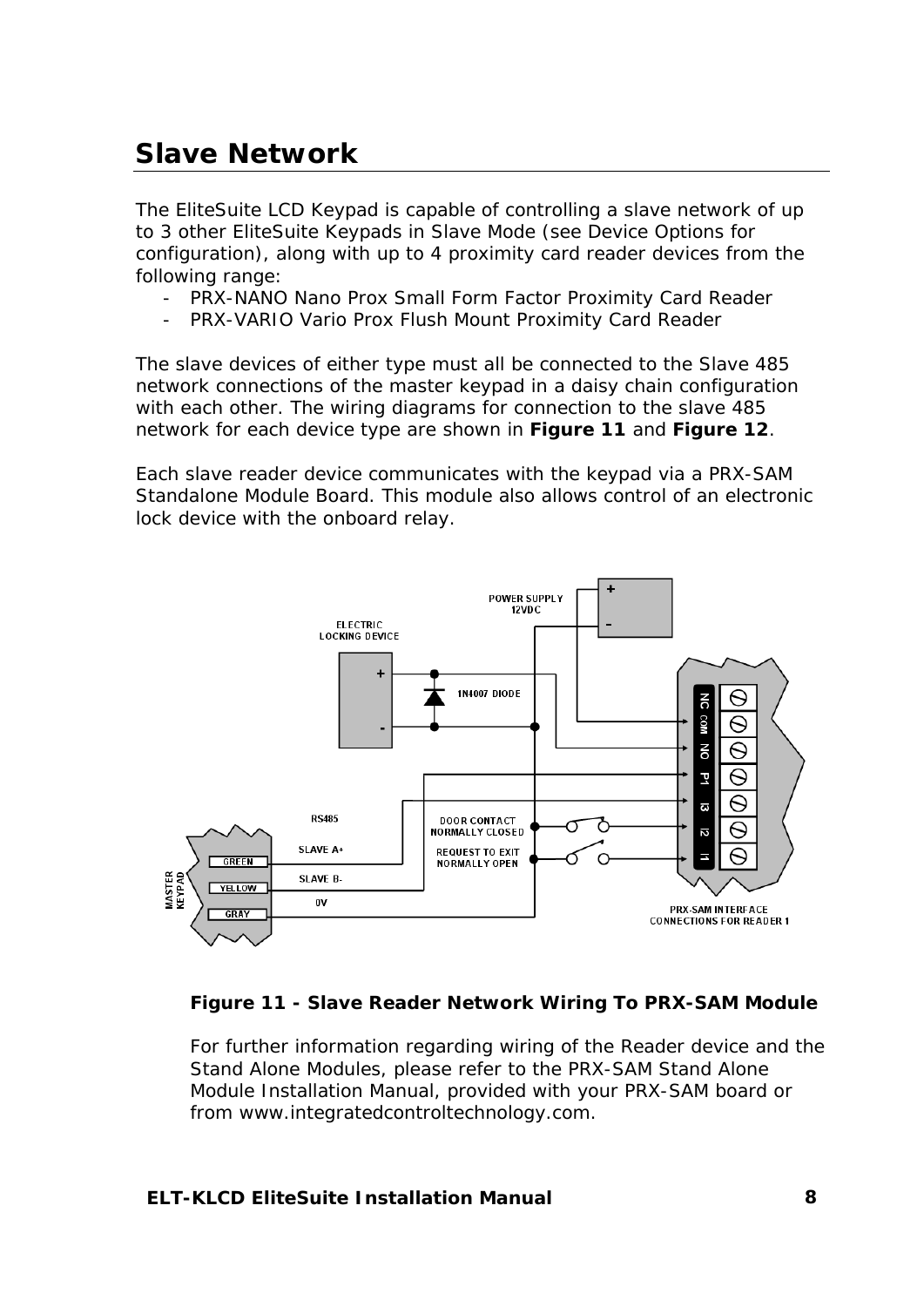Each slave keypad device communicates with the master keypad via connection of their primary network lines to the secondary network lines of the master keypad.



*Figure 12 – Slave Keypad Wiring to Master Keypad*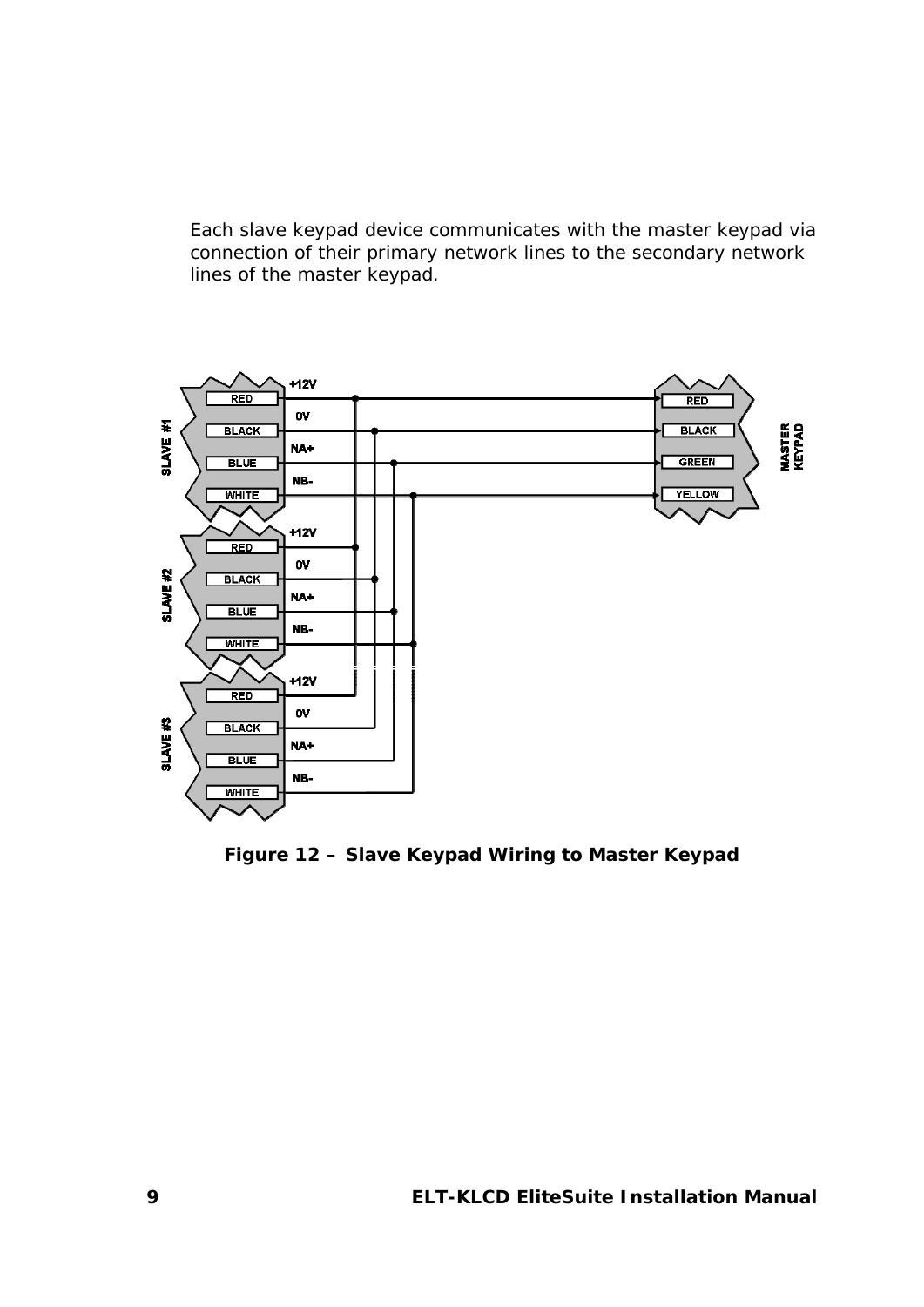# **DEVICE CONFIGURATION**

# **Introduction**

Before the EliteSuite LCD Keypad module will communicate it must be assigned an address and programmed with specific options as to how it will operate. This is achieved by accessing the device configuration menu.

To gain access to the device configuration menu, apply power to the device, when the screen displays the device model and version information, press the [CLEAR] key. A prompt will be presented asking you to press the [ENTER] key to setup the keypad. Pressing [ENTER] will be display a menu for the address configuration, contrast, version information and device defaulting.



**The device configuration menu can only be accessed when the device powers up. It is not able to be accessed when the system is operational.** 

# **Address Selection (Device Config Menu 1)**

The address selection sets the address of the EliteSuite LCD Keypad, this address must be a unique address on the system from 1 to 250.

```
Enter device 
address: 256
```
Use the numerical keys from 0 to 9 to program the address and press [ENTER] to save the setting. To exit without making changes press the [MENU] key.

# **Device Options (Device Config Menu 2)**

The address selection sets the address of the EliteSuite LCD Keypad, this address must be a unique address on the system from 1 to 250.

```
 Device Options
   [--------]
```
The device options set options that relate to the mode of operation of the EliteSuite keypad. To toggle options press the keys [**1**] to [**8**] ,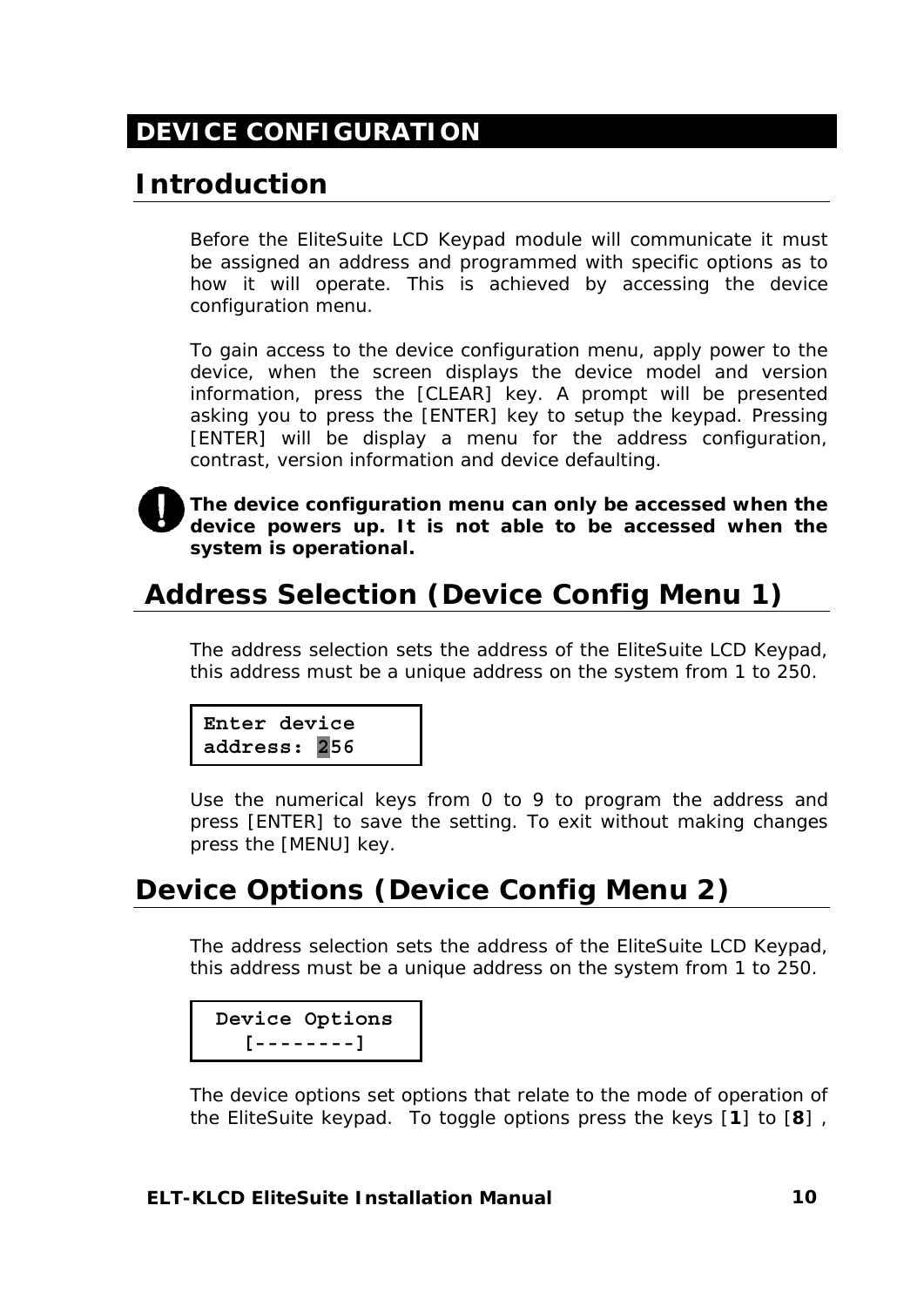the letter '**Y**' will be displayed when the option is on. Pressing the [**ENTER**] key will save the options.

Option 1 – Slave Keypad

If this option is used, be sure to address the keypad as slave 1,2,3 or 4.

- $\boxtimes$  Enabled Slave mode is entered on start up
- $\boxtimes$  Disabled Master mode is entered on start up

Option 2 – Device Tamper

- $\boxtimes$  Enabled the Device tamper switch is monitored.
- $\boxtimes$  Disabled the Device tamper switch is not monitored.

**Option 3 to 8 – Reserved** 

### **Display Contrast (Device Config Menu 3)**

By default the contrast of the EliteSuite LCD Keypad is set to the optimal viewing and performance level, however should adjustment be required a contrast adjustment is provided.

 **Contrast [\*\*\*\*\*\*\* ]** 

Use the left and right arrow keys to adjust the contrast (display will change as the contrast is adjusted) and press [ENTER] to save configuration. To exit without making changes press the [MENU] key.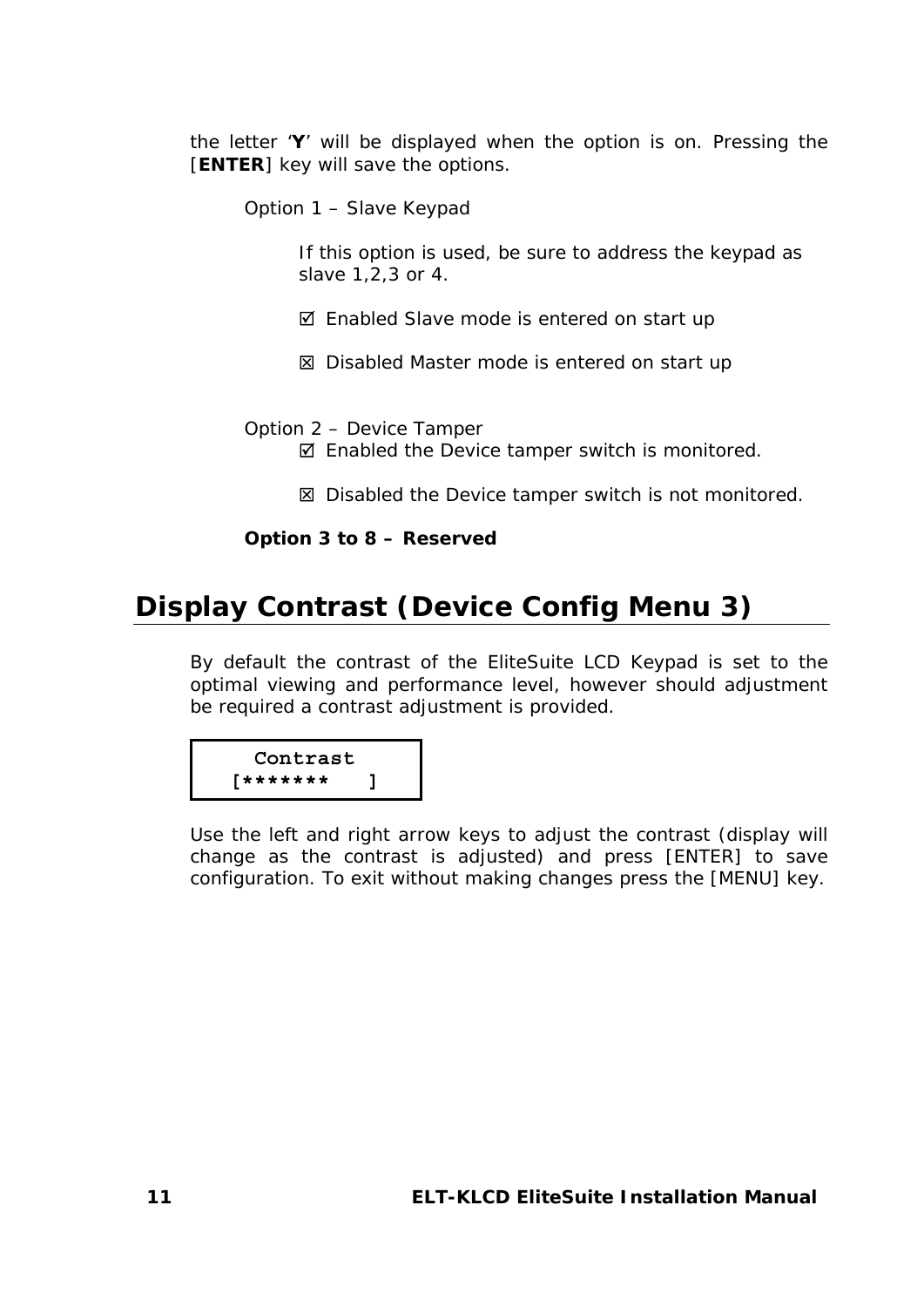# **Version Info (Device Config Menu 4)**

The EliteSuite LCD Keypad contains the build and version information of the software application it is currently operating. This is presented in 2 screens that show the following:

**EliteSuite LCD Keypad V1.21**

The display will automatically scroll to the next screen and then return back to the menu.

**Built 09:50:00 on 24 Apr 2004** 

The information that relates to the built and version details may vary from what is presented in the display screens shown above. For the latest firmware release versions and change notifications please visit the Integrated Control Technology website at www.integratedcontroltechnology.com.

### **Device Default (Device Config Menu 5)**

To default the EliteSuite LCD Keypad to factory defaults select the offline menu option 3, this will reset all programming to the default settings.



Pressing the [ENTER] key will continue with the operation and default the keypad, pressing the [MENU] key will not default the keypad and return to the Offline Menu.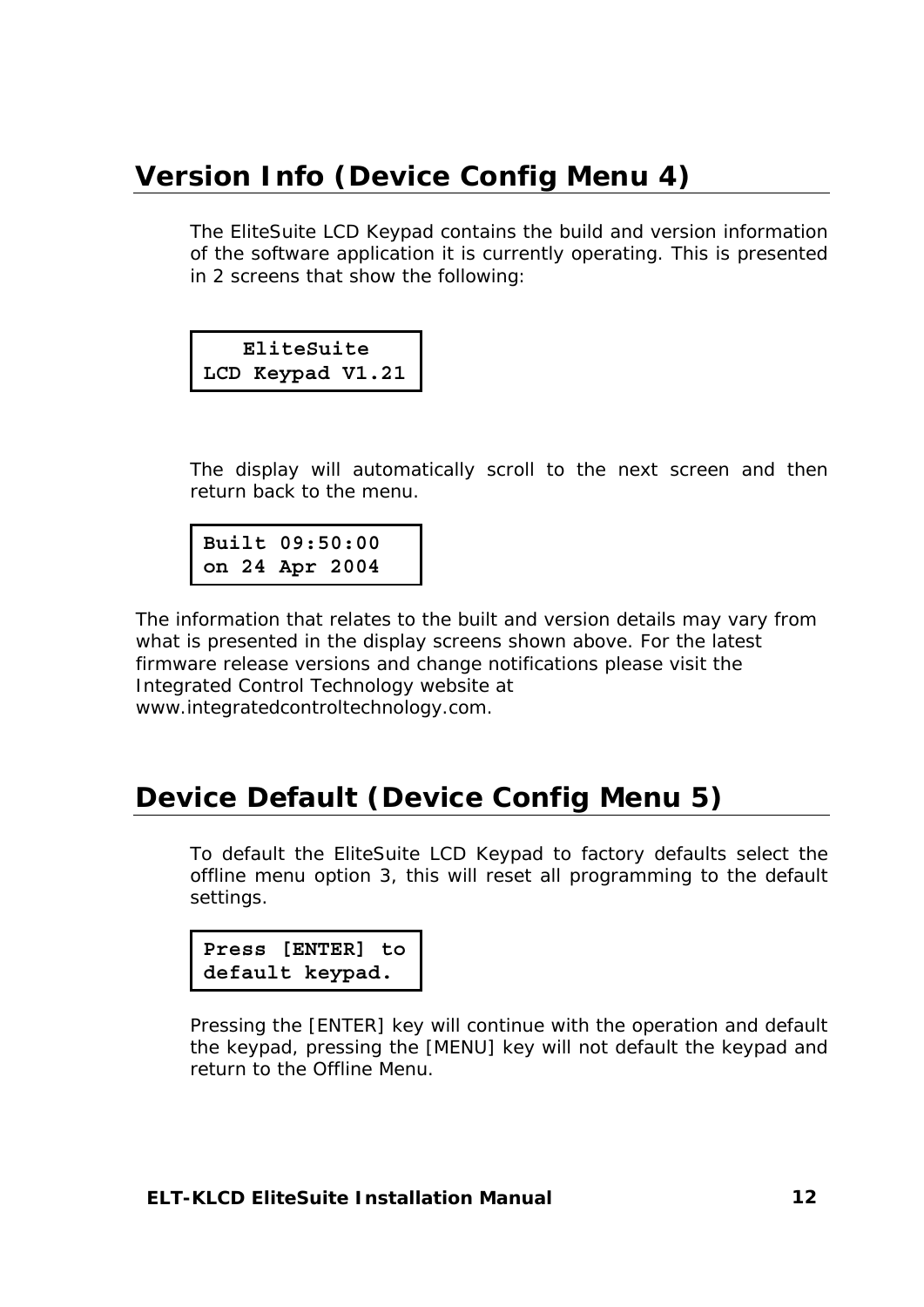# **LOCAL INSTALLER LOGIN**

# **Introduction**

The default local installer code is [**0000**]. To access the local installation menu press the [**ENTER**] key followed by [**0000**], a menu that can be scrolled using the  $[$ <sup>1</sup> and  $[$  $\blacklozenge]$  keys will be shown. Pressing [**ENTER**] or the menu number will select the menu item.

If a module update has been performed on the system controller and the user code at system controller user location 3 (UN00003) has been changed. The code that is entered in this setting is now the local installer code. This code is programmed system wide when an update is performed.

To disable the Installer Code on ALL EliteSuite keypads (Recommended) delete the code for User UN00003 by following the instructions in the EliteSuite System Reference Manual for deleting a user pin code.



**You can not access the installer menu if the EliteSuite system is armed. Disarm the EliteSuite system before attempting to login with the installer code.** 



**It is recommended that all installer modifications are completed and downloaded using the Protege System Management Suite (PRT-SMGT). Ensure a module update command is executed when modifications are being made.**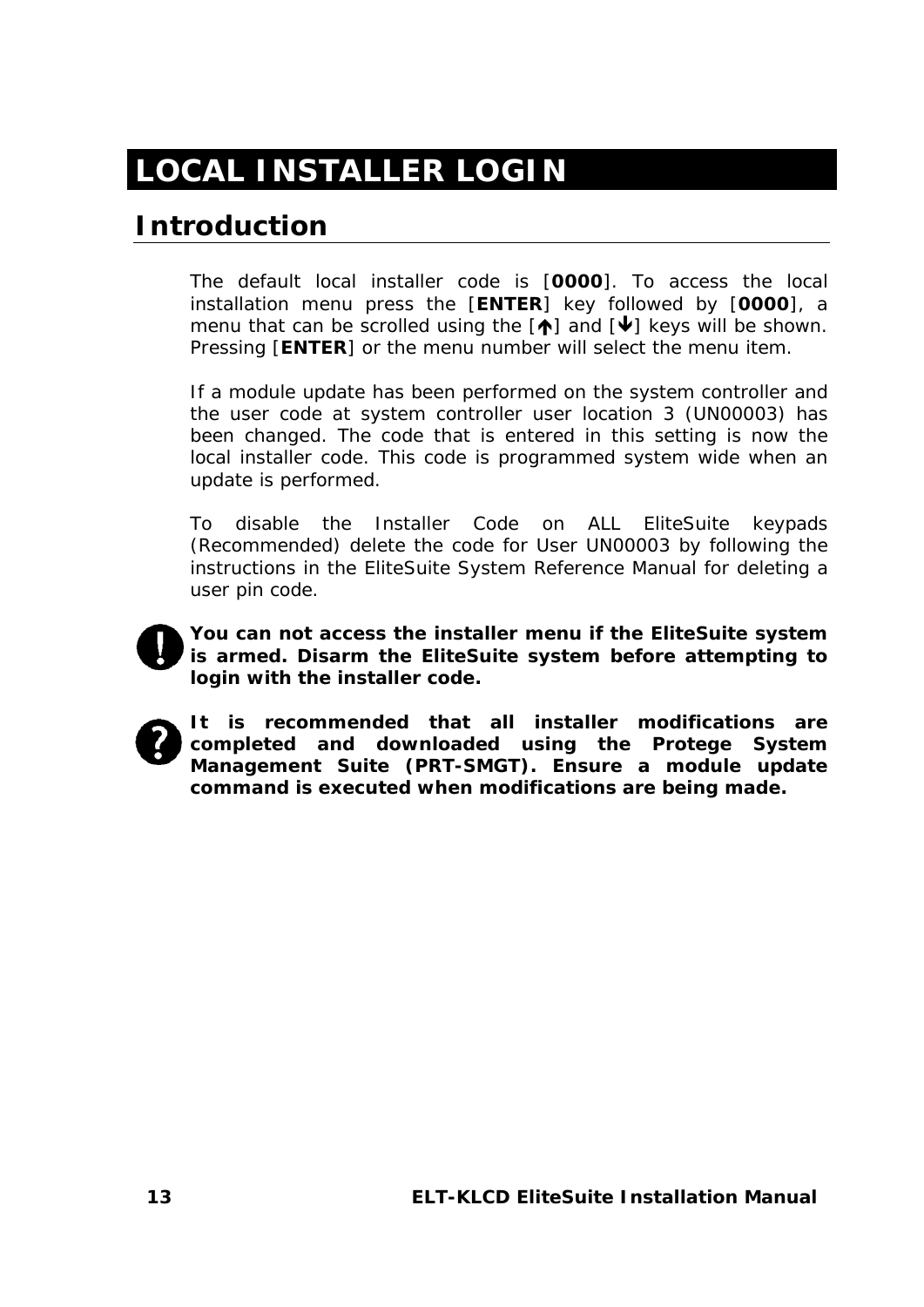# **TIMING (MENU 1)**

# **Entry Delay Timer (Menu 1, 1)**

The entry delay timer is programmable from 0 to 255 seconds (Default 30 Seconds). The cursor will flash on the digit you are currently modifying, entering a number or pressing the [**RIGHT**] or [LEFT] arrows will move the cursor to another digit.

```
Entry delay 
time: 030 secs
```
Programming the entry delay timer to 0 will result in no entry delay operation for any zone that has been assigned the entry delay zone type.

# **Exit Delay Timer (Menu 1, 2)**

The exit timer is programmable from 0 to 255 seconds (Default 30 Seconds). The cursor will flash on the digit you are currently modifying, entering a number or pressing the [**RIGHT**] or [**LEFT**] arrows will move the cursor to another digit.

```
Exit delay 
time: 030 secs
```
Programming the exit delay timer to 0 will result in no exit delay, the system will immediately arm the EliteSuite System.

# **Alarm/Siren (Menu 1, 3)**

The siren/alarm timer is programmed from 0 to 250 minutes (Default 4 minutes). The cursor will flash on the digit you are currently modifying, entering a number or pressing the [**RIGHT**] or [**LEFT**] arrows will move the cursor to another digit.

```
Alarm siren 
time: 004 mins
```
Programming a siren time of 0 will result in the siren not being activated.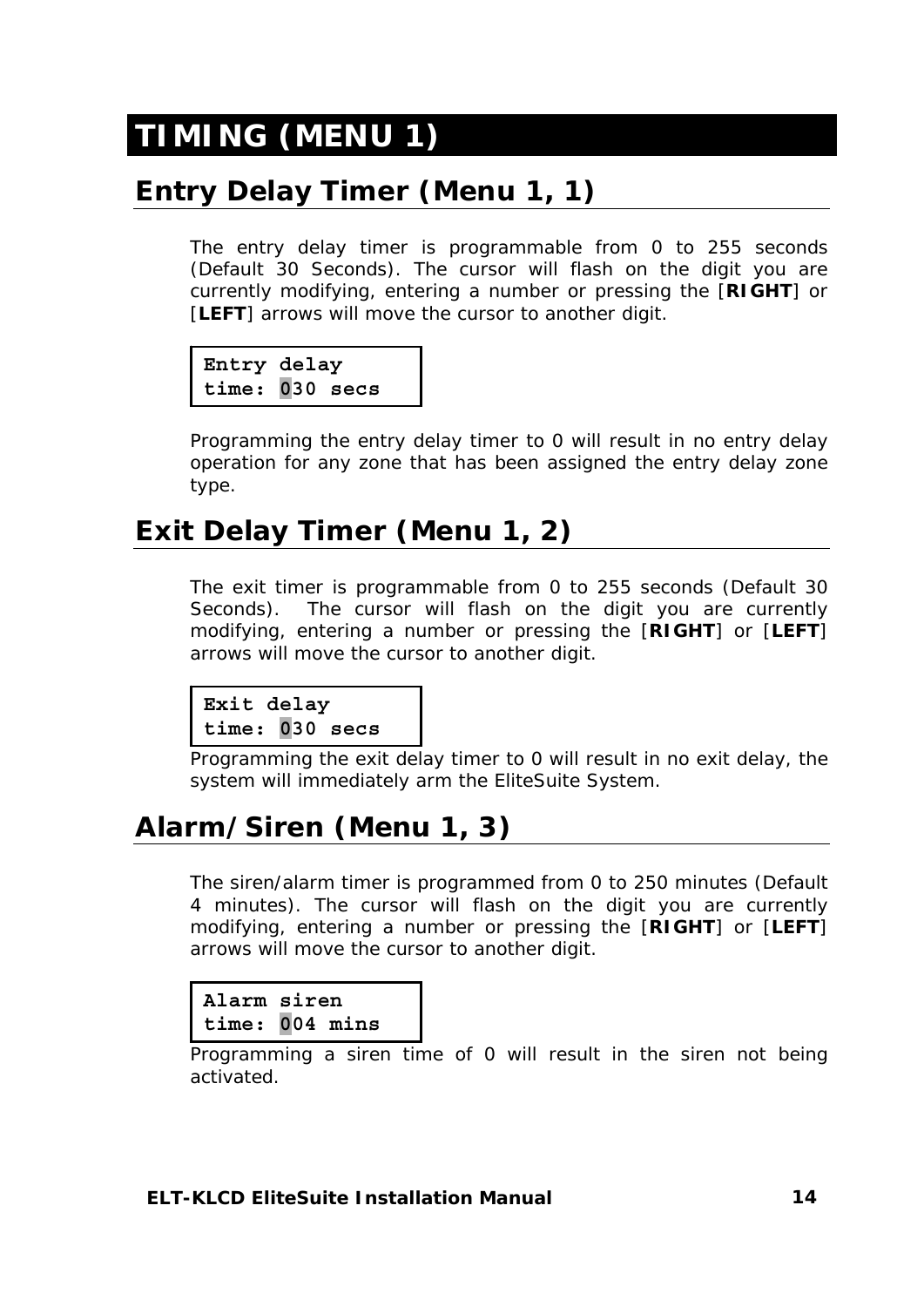### **Reader Pre-Alarm Timer (Menu 1, 4)**

The Reader Pre-Alarm Timer is programmable from 0 to 255 seconds (Default 30 Seconds). This is only used when the Reader Slave Network is enabled.

The cursor will flash on the digit you are currently modifying, entering a number or pressing the [**RIGHT**] or [**LEFT**] arrows will move the cursor to another digit.

```
Reader Pre-Alarm
time: 030 secs
```
The minimum Pre-Alarm Time is 5 seconds, any number lower than 5 seconds entered will be automatically increased to 5 seconds to ensure correct reader operation.

# **Reader Left Open Timer (Menu 1, 5)**

The Reader Left Open Timer is programmable from 0 to 255 seconds (Default 45 Seconds). This is only used when the Reader Slave Network is enabled.

The cursor will flash on the digit you are currently modifying, entering a number or pressing the [**RIGHT**] or [**LEFT**] arrows will move the cursor to another digit.

**Reader Left Open time: 045 secs** 

The minimum Left Open Time is 5 seconds, any number lower than 5 seconds entered will be automatically increased to 5 seconds to ensure correct reader operation.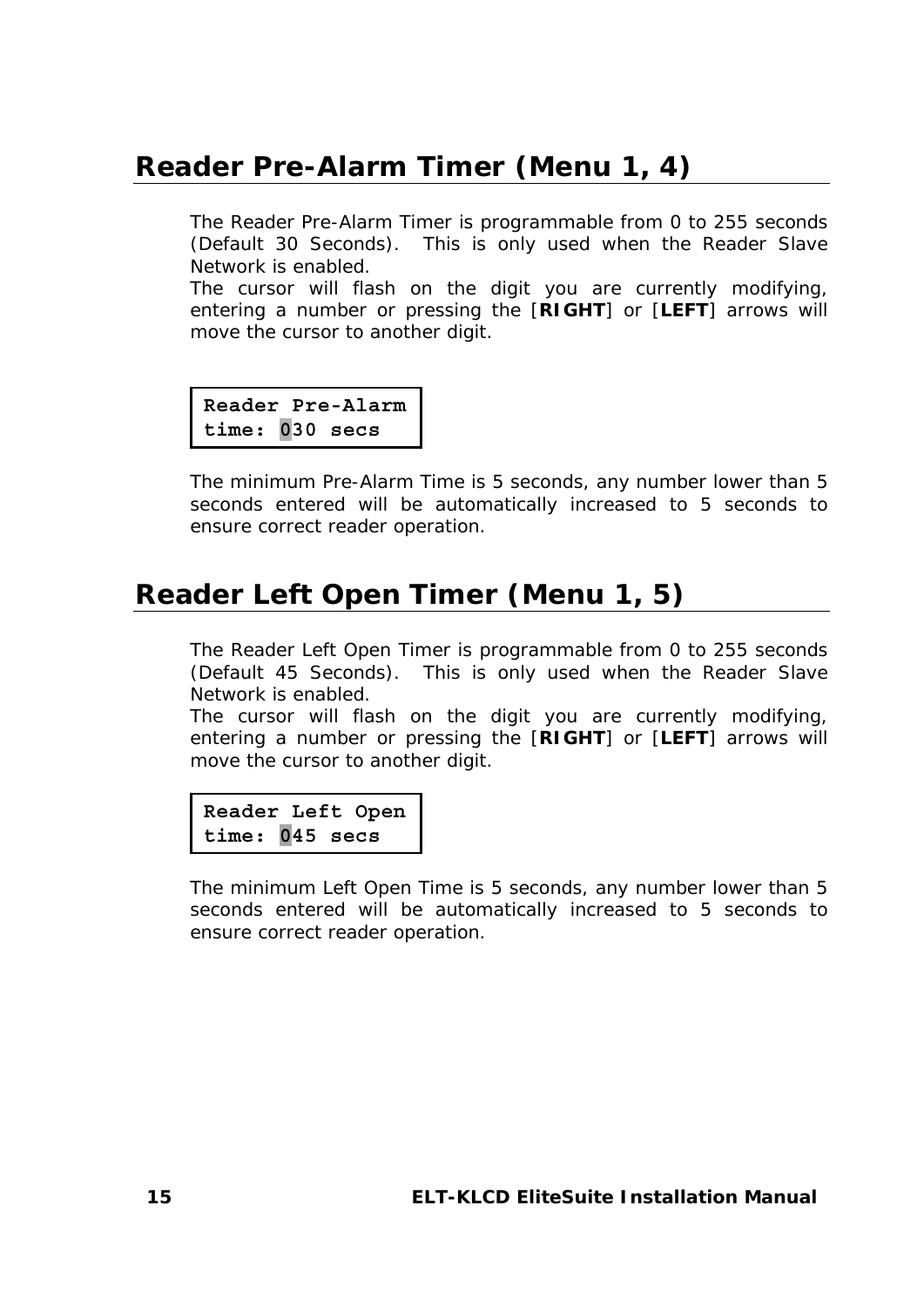# **OPTIONS (MENU 2)**

# **General Options (Menu 2, 1)**

The general options set options that relate to the general operation of the EliteSuite keypad. The options shown in the screen shots below are the default option configuration.

To modify options press the keys [**1**] or [**2**] to toggle the option on or off. Pressing the [**ENTER**] key will save the options. Press the [**UP**] or [**DOWN**] arrows to scroll through the available options.

**Non-Duplex Zone EOL enabled: N**

Option 1 - Zone Type Option 1

If duplex zone (Option 2) is not enabled then Option 1 will set the zone input configuration (EOL or NO EOL). EOL requires the use of 2 X 1K resistors to provide, Short, Alarm, Closed and Tamper Monitoring. NO EOL provides Alarm and Closed monitoring.

5 Enabled EOL resistors are used (2R Mode) (2 Zones).

6 Disabled NO EOL resistors are used (2 Zones).

**Duplex Zone Mode enabled: N**

Option 2 - Duplex Zone Operation

If Option 2 is set Option 1 does not have any function. When option 2 is set the zones will use a 1K and 2K4 resistor and provide monitoring for 2 zones.

- $\boxtimes$  Enabled Duplex Zone Mode (4 Zones).
- **⊠** Disabled Option 1 sets the zone configuration.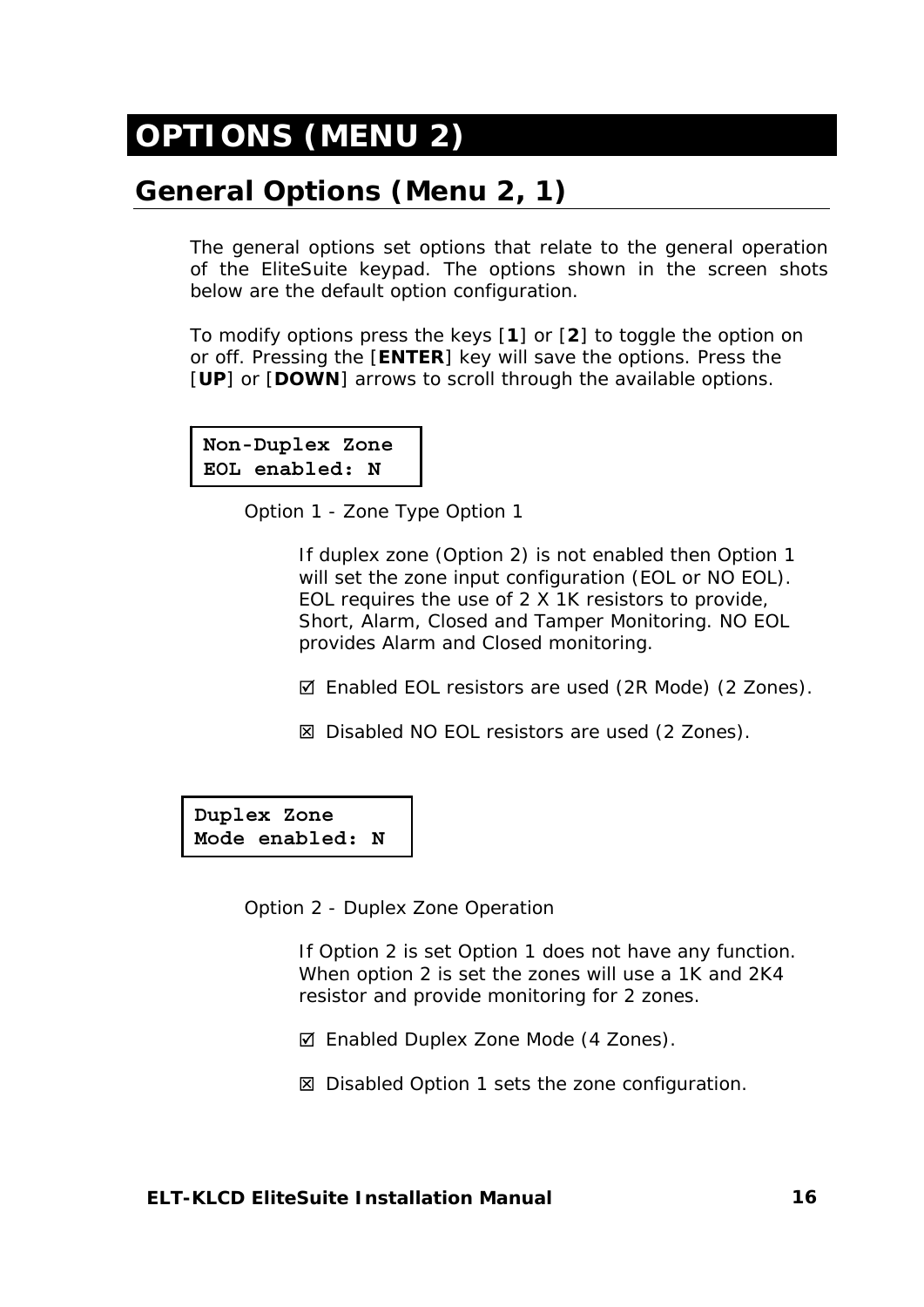#### **Beep on Trouble Condition: Y**

Option 3 - Beep On Trouble Condition

- $\boxtimes$  Enabled the beeper will emit 4 beeps every 5 minutes if a trouble condition is present, to silence the trouble beep, view the trouble condition.
- $\boxtimes$  Disabled no trouble beep will be generated.

**Disarmed on Power up: N**

Option 4 - Device Power Up Disarmed

- $\boxtimes$  Enabled the system will power up disarmed regardless of the system status at the time power was lost.
- $\boxtimes$  Disabled the system will power up in an exit delay condition if the power to the EliteSuite device was turned off during an exit delay cycle or if the system was in alarm or armed.

**Smoke Reset PGM Enabled: N**

Option 5 – Smoke Reset PGM

- $\boxtimes$  Enabled the PGM Output will be activated for 5 Seconds after the CLEAR and ENTER keys are held down simultaneously for 3 seconds.
- $\boxtimes$  Disabled holding down the CLEAR and ENTER keys simultaneously has no effect on the PGM output.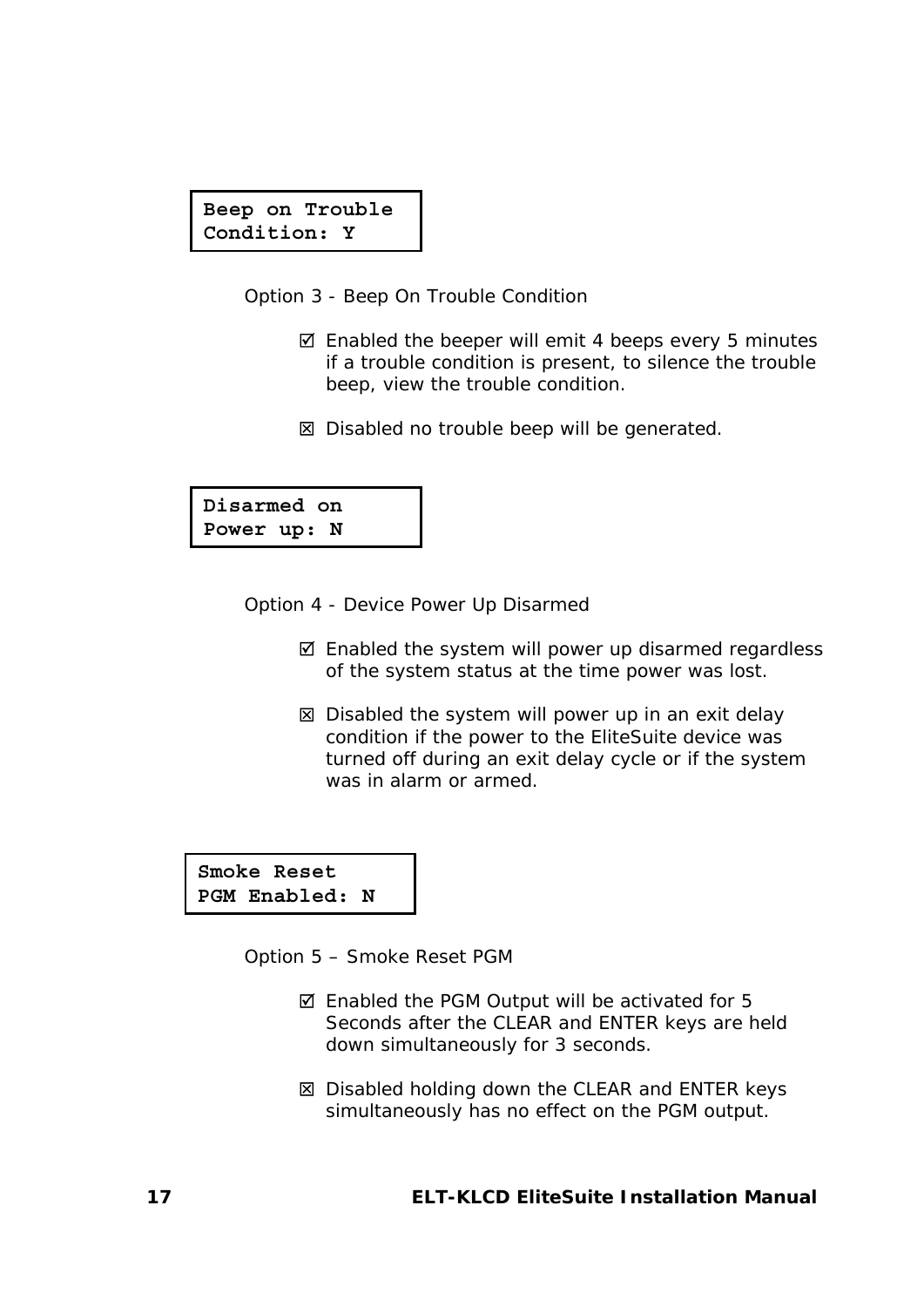#### **PGM Follows Alarm Status: Y**

Option 6 – PGM Output Follows Alarm Status

- $\boxtimes$  Enabled the PGM Output will be enabled with the alarm siren time activation or fire alarm activation.
- **⊠** Disabled the PGM Output will not change state regardless of the alarm status.

**PGM Follows Area Status: N**

Option 7 – PGM Output Follows Area Status

- $\boxtimes$  Enabled the PGM Output will be enabled when the EliteSuite system is armed, and disabled when the system is disarmed.
- **⊠** Disabled the PGM Output will not change state regardless of the area status.

**PGM Output Inverted: N**

Option 8 – PGM Output Inversion

- $\boxtimes$  Enabled the PGM Output will follow the operation programmed by options 6 and 7, but the output will be opposite to the behaviour described in those functions.
- 6 Disabled the PGM Output will follow the programmed output behaviour of options 6 and 7.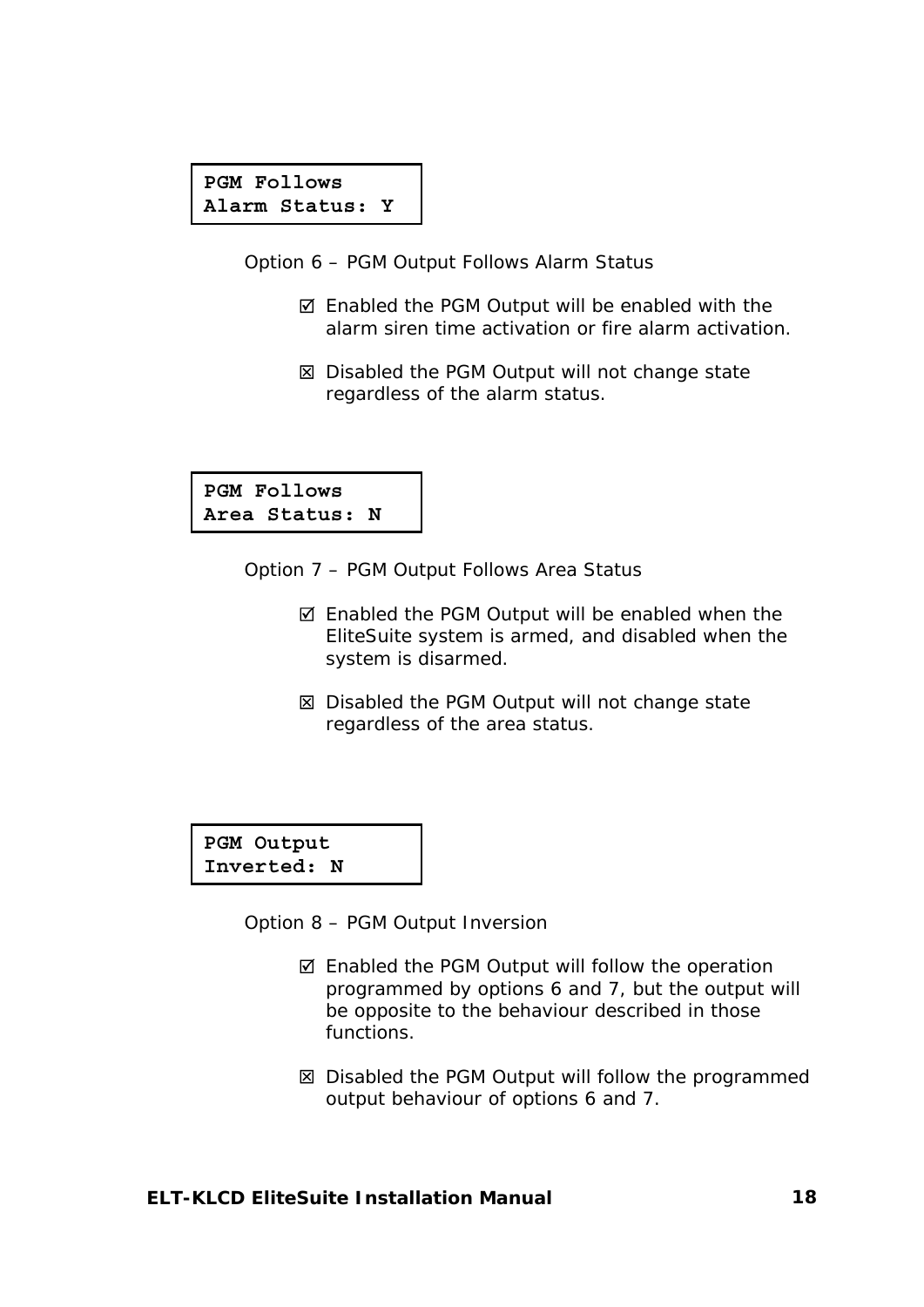# **Display Options (Menu 2, 2)**

The display options set functions that relate to the display of information on the EliteSuite LCD keypad. The options shown in the screen shots below are the default option configuration.

To modify options press the keys [**1**] or [**2**] to toggle the option on or off. Pressing the [**ENTER**] key will save the options. Press the [**UP**] or [**DOWN**] arrows to scroll through the available options*.* 



**Changes to the Display Option settings require the keypad to be restarted before the changes take effect.** 

**Show Open Zone Messages: N**

Option 1 - Show Zone(s) Open

- $\boxtimes$  Enabled the display will show the messages Zone(s) Open in place of the time when a zone is open or not secure.
- $\boxtimes$  Disabled the time will always be shown when the suite name is displayed.

**24HR Time Formatting: N**

Option 2 - Show 24HR Time

- $\boxtimes$  Enabled the display will show the time in 24HR military format.
- $\boxtimes$  Disabled the time will be shown in standard 12HR am/pm format.

Option 3, 4, 5, 6, 7 and 8 - Reserved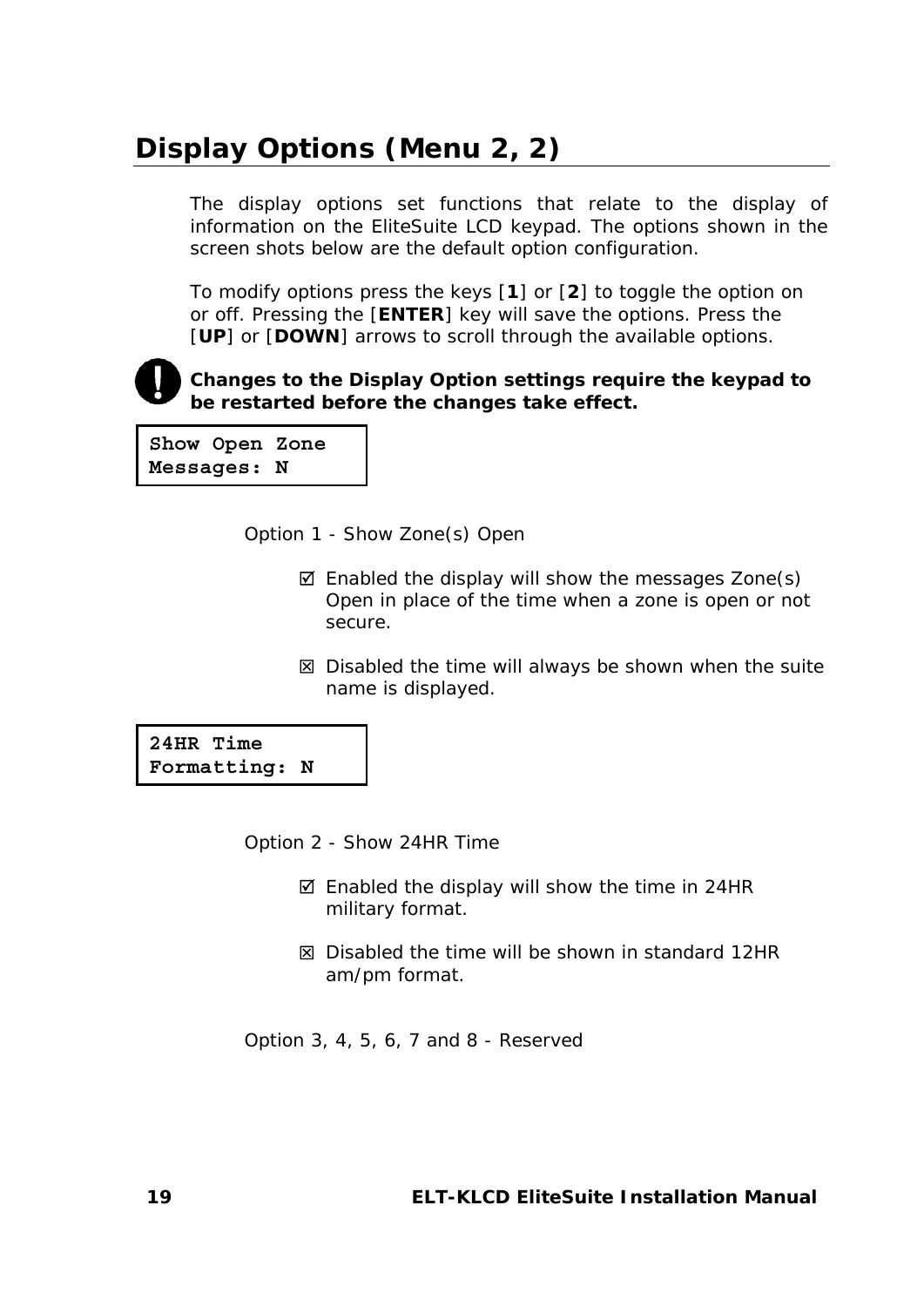# **Arming Options (Menu 2, 3)**

The arming options set functions that relate to the arming of the EliteSuite system. The options shown in the screen shot below are the default option configuration.

To modify options press the keys [**1**] or [**2**] to toggle the option on or off. Pressing the [**ENTER**] key will save the options. Press the [**UP**] or [**DOWN**] arrows to scroll through the available options*.* 

**Fast Arming Enabled: Y** 

Option 1 - Allow Fast Regular Arming

- $\boxtimes$  Enabled the system can be FAST ARMED by pressing and holding the closed padlock key.
- 6 Disabled FAST ARMING is disabled.

**Fast Stay Arming Enabled: Y** 

Option 2 - Allow Fast Stay Arming

- $\boxtimes$  Enabled the system can be FAST STAY by pressing and holding the [STAY] key.
- $⊠$  Disabled FAST STAY arming is disabled.

**Instant Stay Arm Enabled: Y** 

Option 3 - Allow Instant Arming During Stay Exit Delay

- $\boxtimes$  Enabled the system will allow the stay key to be pressed and held during the exit delay of a stay arming cycle to allow the stay arming to be changed to an instant stay arm.
- **⊠** Disabled pressing the stay key during the stay exit delay will have no function.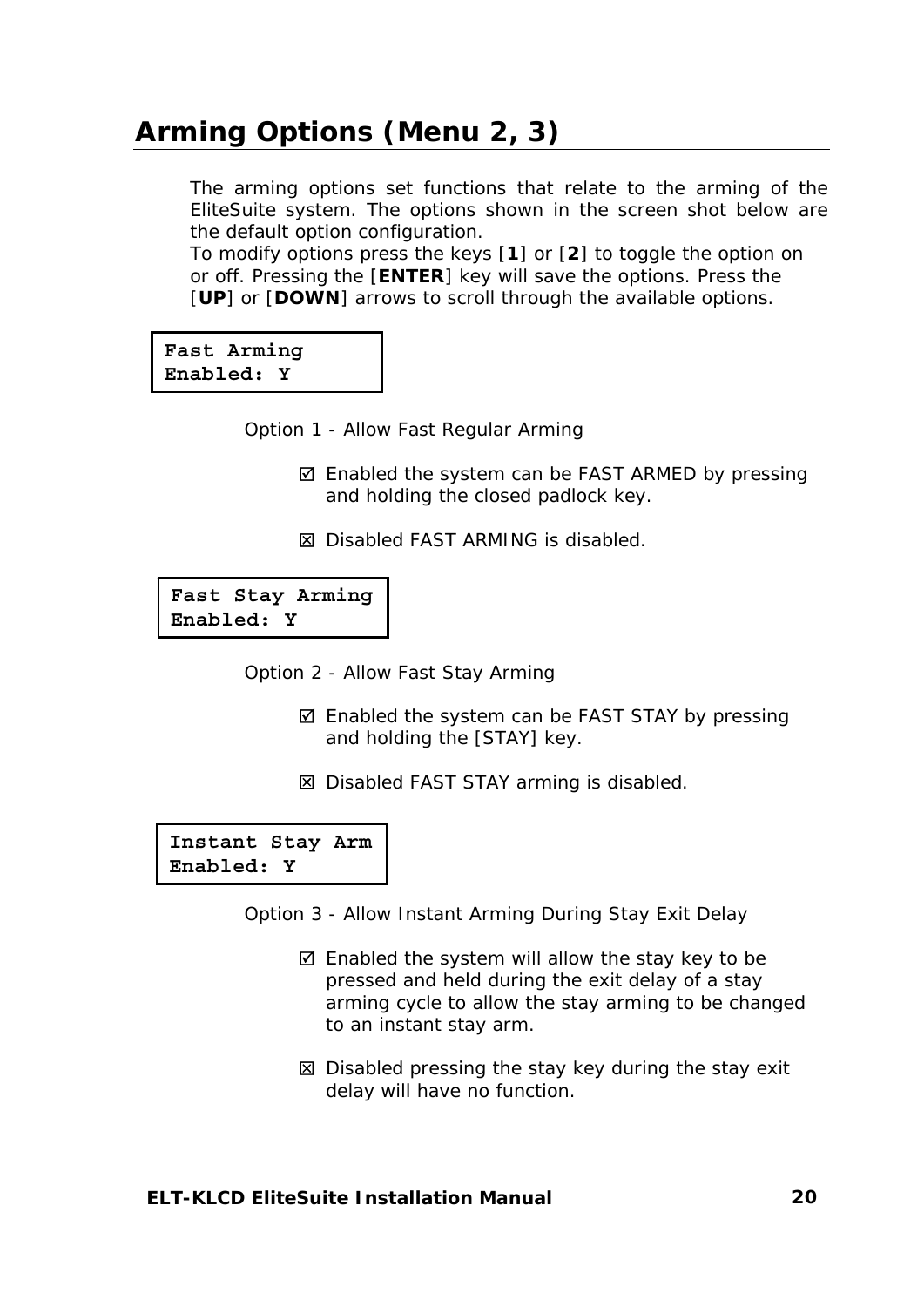#### **Fast Force Arm Enabled: Y**

Option 4 - Allow Fast Force Arming

- 5 Enabled the system can be FAST FORCE armed by pressing and holding the [FORCE] key.
- $⊠$  Disabled FAST FORCE arming is disabled.

Option 5, 6, 7 and 8 - Reserved

- Reserved.
- **図 Reserved.**

Do not modify the reserved options configuration.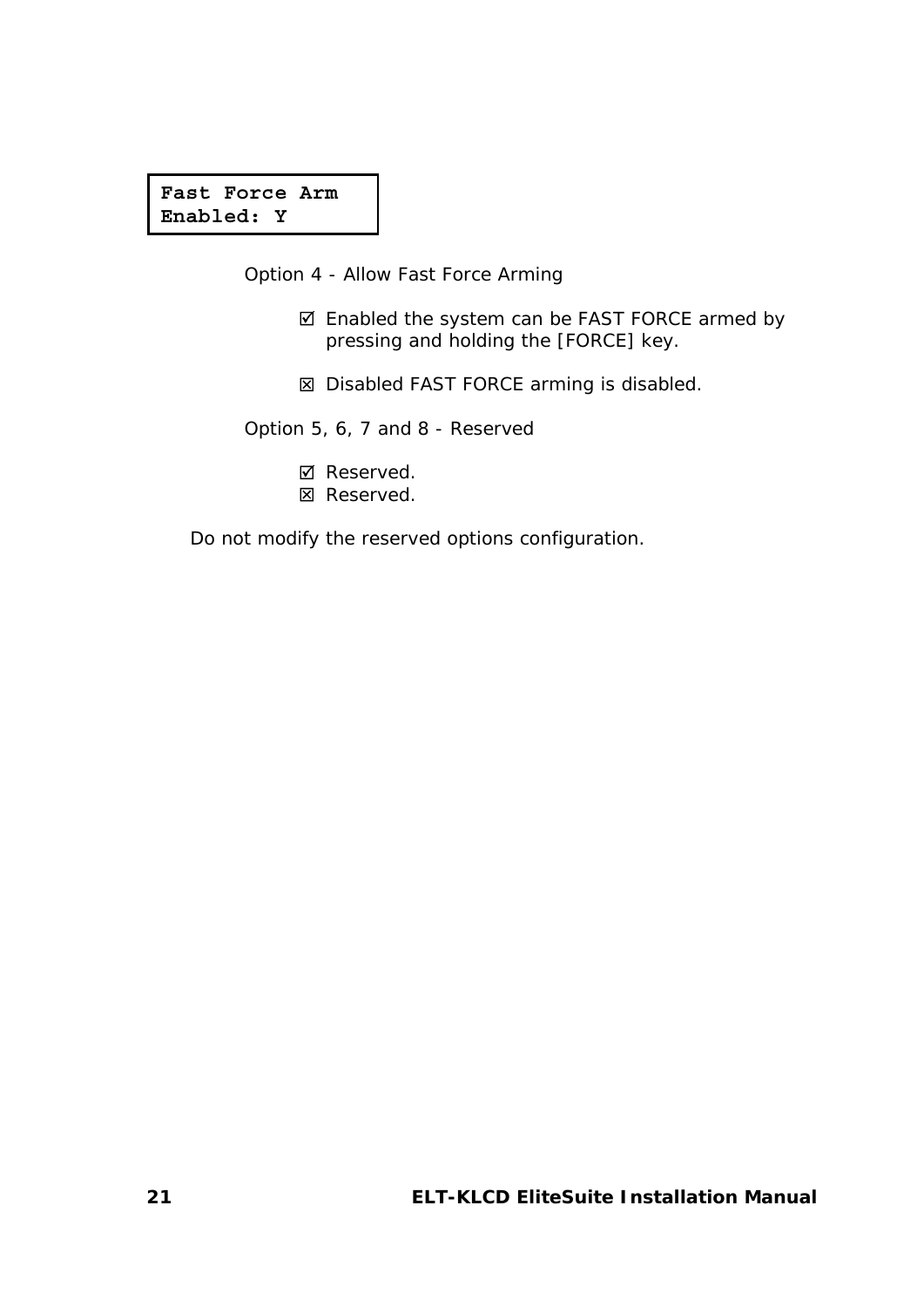# **Reporting Options (Menu 2, 4)**

The reporting options are a set of functions that relate to the reporting of information to the on site monitoring application or offsite central station. The system can further be configured for each reportable event to go to monitoring station and the local on site monitoring.

The options shown in the screen shots below are the default option configuration.

To modify options press the keys [**1**] or [**2**] to toggle the option on or off. Pressing the [**ENTER**] key will save the options. Press the [**UP**] or [**DOWN**] arrows to scroll through the available options.

**Report Arming and Disarming: Y**

Option 1 - Report Arming and Disarming

- $\boxtimes$  Enabled the EliteSuite keypad will send a message to the system controller when the system is armed or disarmed. If this option is disabled the current status of the EliteSuite keypad will not be valid. It is recommended this and the Report Alarm options are always enabled.
- $\boxtimes$  Disabled no message will be sent.

**Report All Alarm Events: Y**

Option 2 - Report Alarms (Fire and Normal)

- $\boxtimes$  Enabled the EliteSuite keypad will send a message when an alarm occurs on the EliteSuite system. This also enables the sending of the alarm silenced and alarm timed out messages.
- $\boxtimes$  Disabled no message will be sent for an alarm event.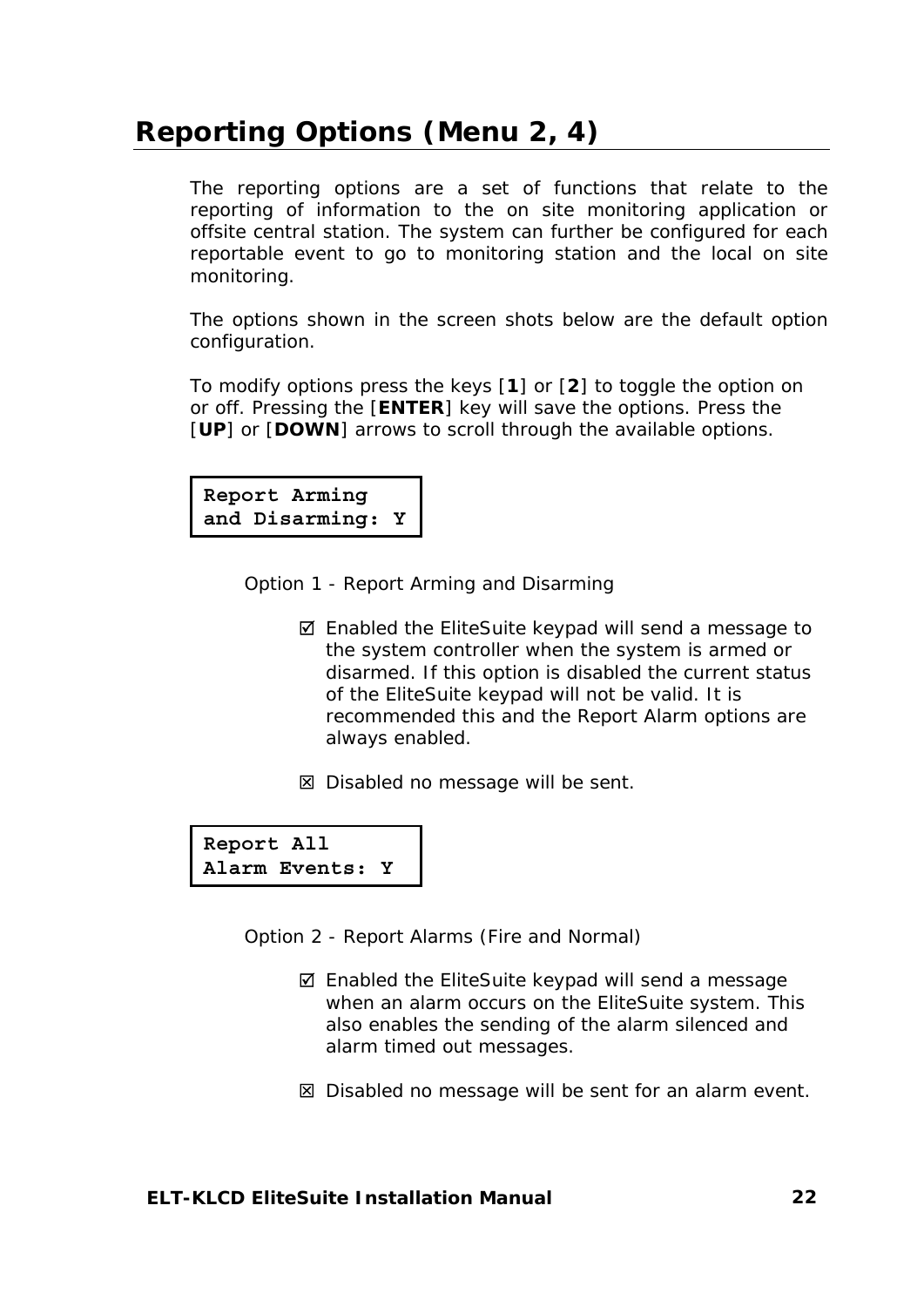**Report Zone Bypassing: N**

Option 3 - Report Zone Bypass

- $\boxtimes$  Enabled the system will report when the EliteSuite system is armed with zones that have been bypassed.
- $\boxtimes$  Disabled no message will be sent when the user arms the system with zone(s) bypassed.

**Report Zone Faults: N**

Option 4 - Report Zone Fault

- $\boxtimes$  Enabled the system will report any zone fault trouble condition to the system controller. This will not indicate the zone that has the fault as this will be shown on the local keypad and in the trouble view menu.
- $\boxtimes$  Disabled no zone fault message will be sent.

**Report User Menu Access: N**

Option 5 - Report User Menu Access

- $\boxtimes$  Enabled the system will report when the master user has accessed the main menu.
- **⊠** Disabled no message will be sent when the master access's the main menu.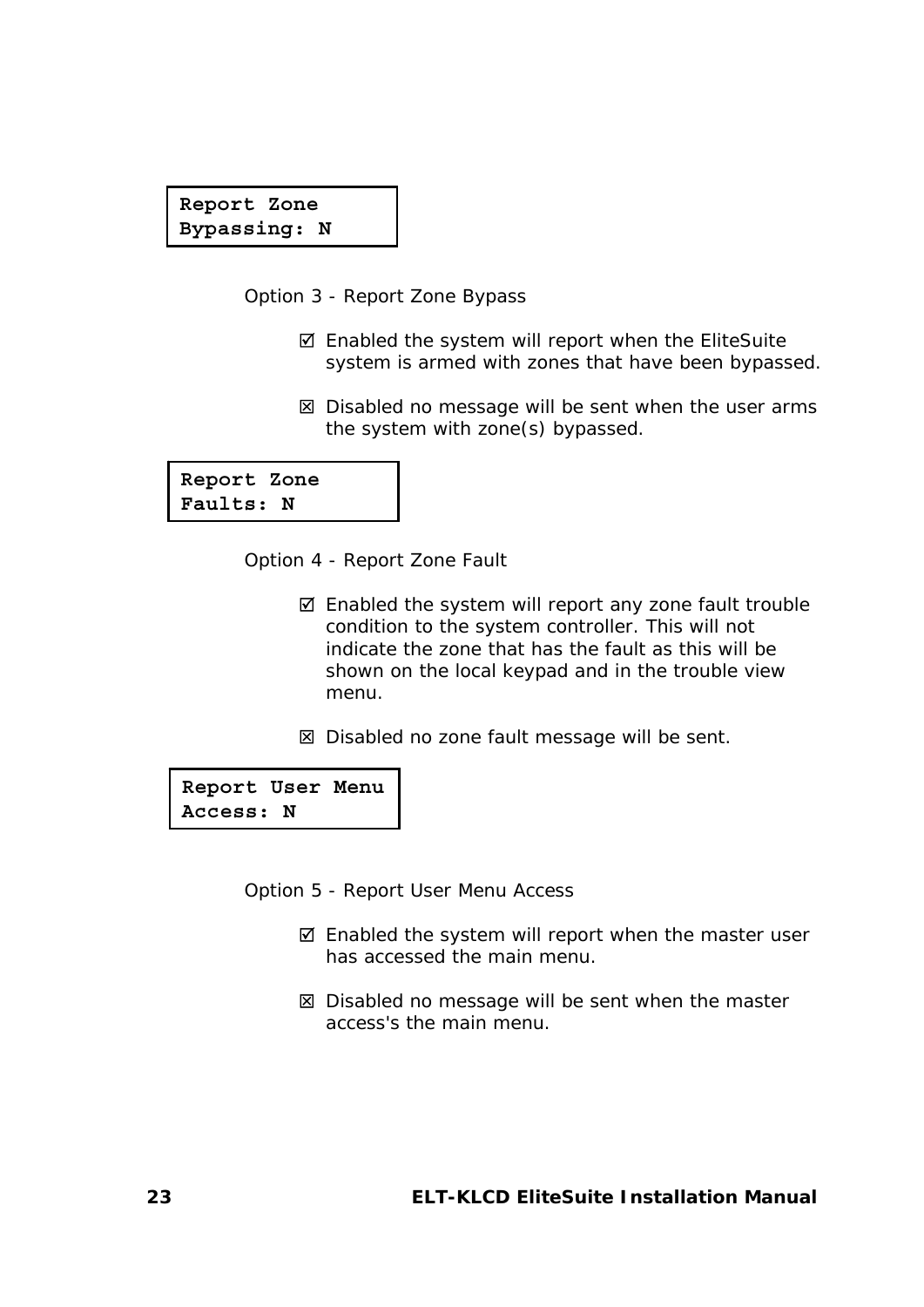#### **Report Installer Local Login: N**

Option 6 - Report Local Installer Access

- $\boxtimes$  Enabled the system will report when the local installer code is used to gain access to the local installation options.
- $\boxtimes$  Disabled no message will be sent when the installer access's the installer menu.

**Report Extended System Info: N**

Option 7 - Report Extended Information

- $\boxtimes$  Enabled the system will report extending information such as the device tamper and fire loop trouble conditions. These conditions do not generate an alarm in the system locally but can be used to generate an event at the local monitoring or remote monitoring center alerting the operator to a potential problem.
- $\boxtimes$  Disabled no message will be sent when the extended functions are triggered.

Option 8 - Reserved

**Ø** Reserved.  $\boxtimes$  Reserved.

It is recommended not to enable/disable or modify the settings of reserved options.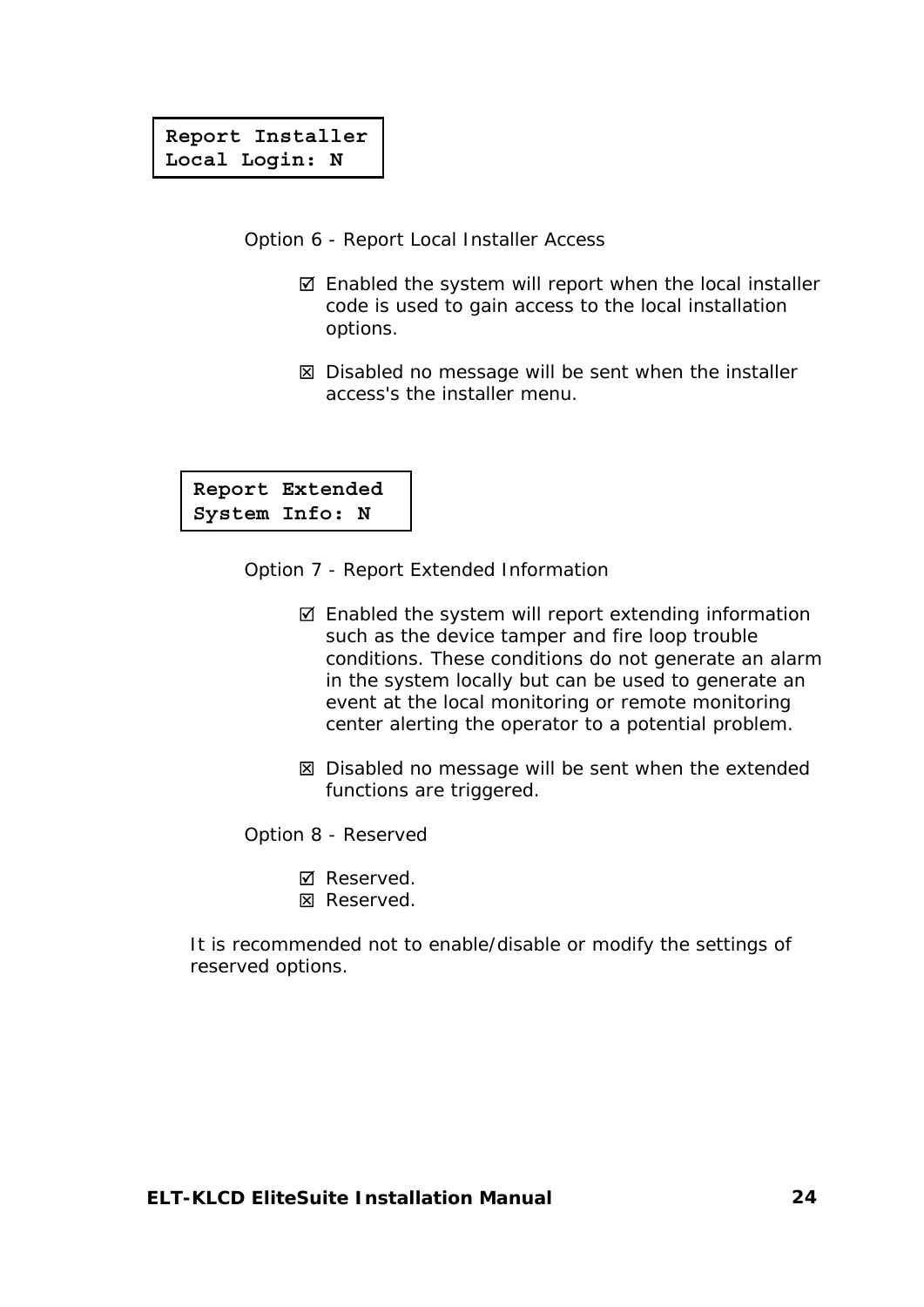#### **Panic Options (Menu 2, 5)**

The panic options set functions that relate to the panic processing of the EliteSuite system. The options shown in the screen shots below are the default option configuration.

To modify options press the keys [**1**] or [**2**] to toggle the option on or off. Pressing the [**ENTER**] key will save the options. Press the [**UP**] or [**DOWN**] arrows to scroll through the available options.

**1+3 Silent Panic Enabled: N**

Option 1 - 1+3 Silent Panic

- $\boxtimes$  Enabled the system will send a silent panic alarm to the front desk when the  $1+3$  keys are held for a period of 2 seconds. No message will be displayed on the screen or alarm generated.
- $\boxtimes$  Disabled the 1+3 will not cause any alarm.

**4+6 Medic Alarm Enabled: N**

Option 2 - 4+6 Medical Alarm

- $\boxtimes$  Enabled the system will send a medical panic alarm to the front desk when the 4+6 keys are held for a period of 2 seconds. No message will be displayed on the screen or alarm generated.
- $\boxtimes$  Disabled the 4+6 keys will not cause any alarm.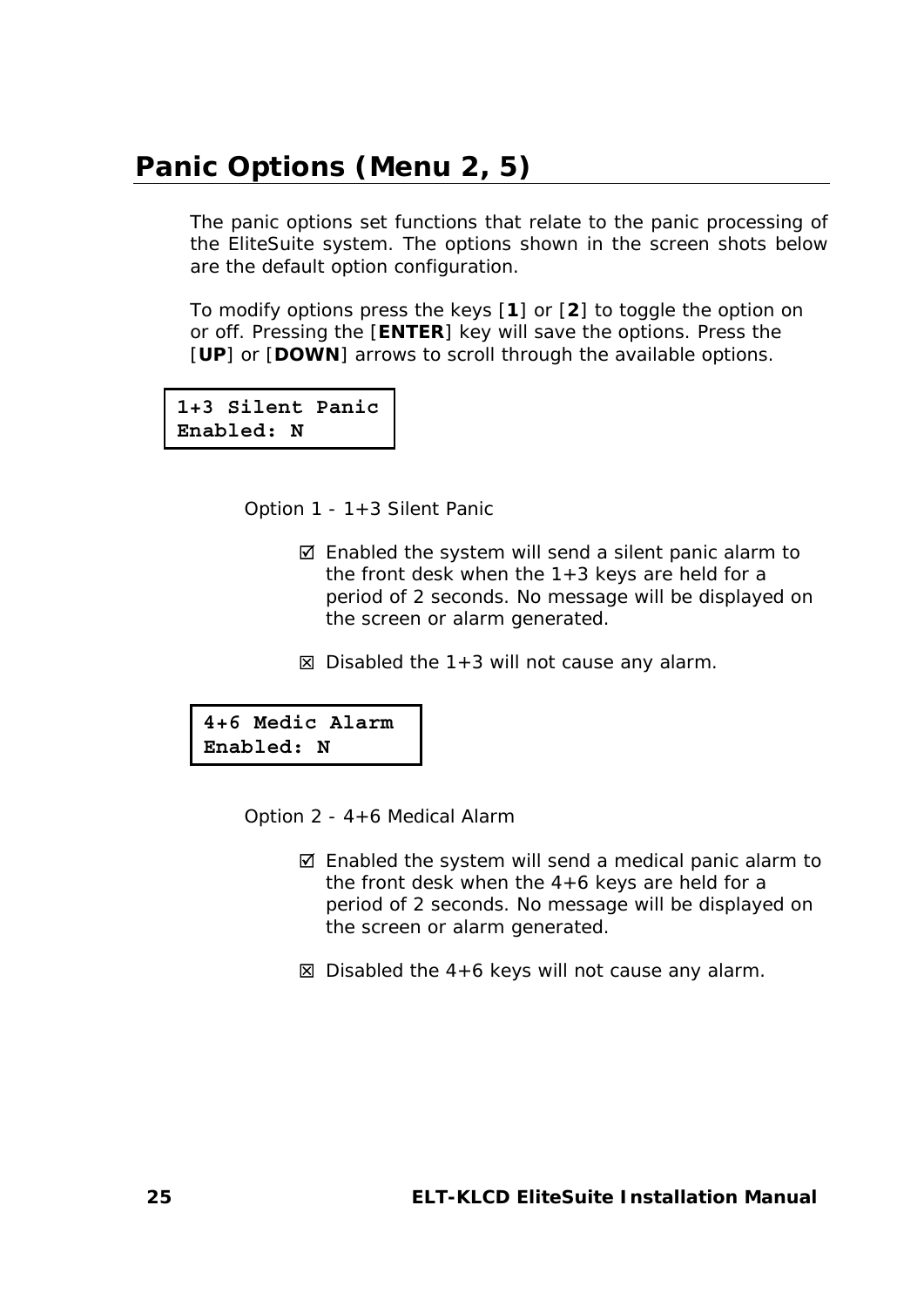Option 3 - 7+9 Fire Alarm

- $\boxtimes$  Enabled the system will generate a local fire alarm on the EliteSuite keypad and also alert the central station and on site monitoring.
- $\boxtimes$  Disabled the 7+9 keys will not cause any alarm.

**User 8 Duress Enabled: N**

Option 4 - User 8 Duress Code Enabled

- $\boxtimes$  Enabled the system will enable user code 8 to be a duress code user and on login will send a duress code to the central station or on site monitoring system.
- $\boxtimes$  Disabled user code 8 will operate as a standard user.

Option 5, 6, 7 and 8 - Reserved

- **Ø** Reserved.
- **図 Reserved.**

Do not modify the reserved options configuration.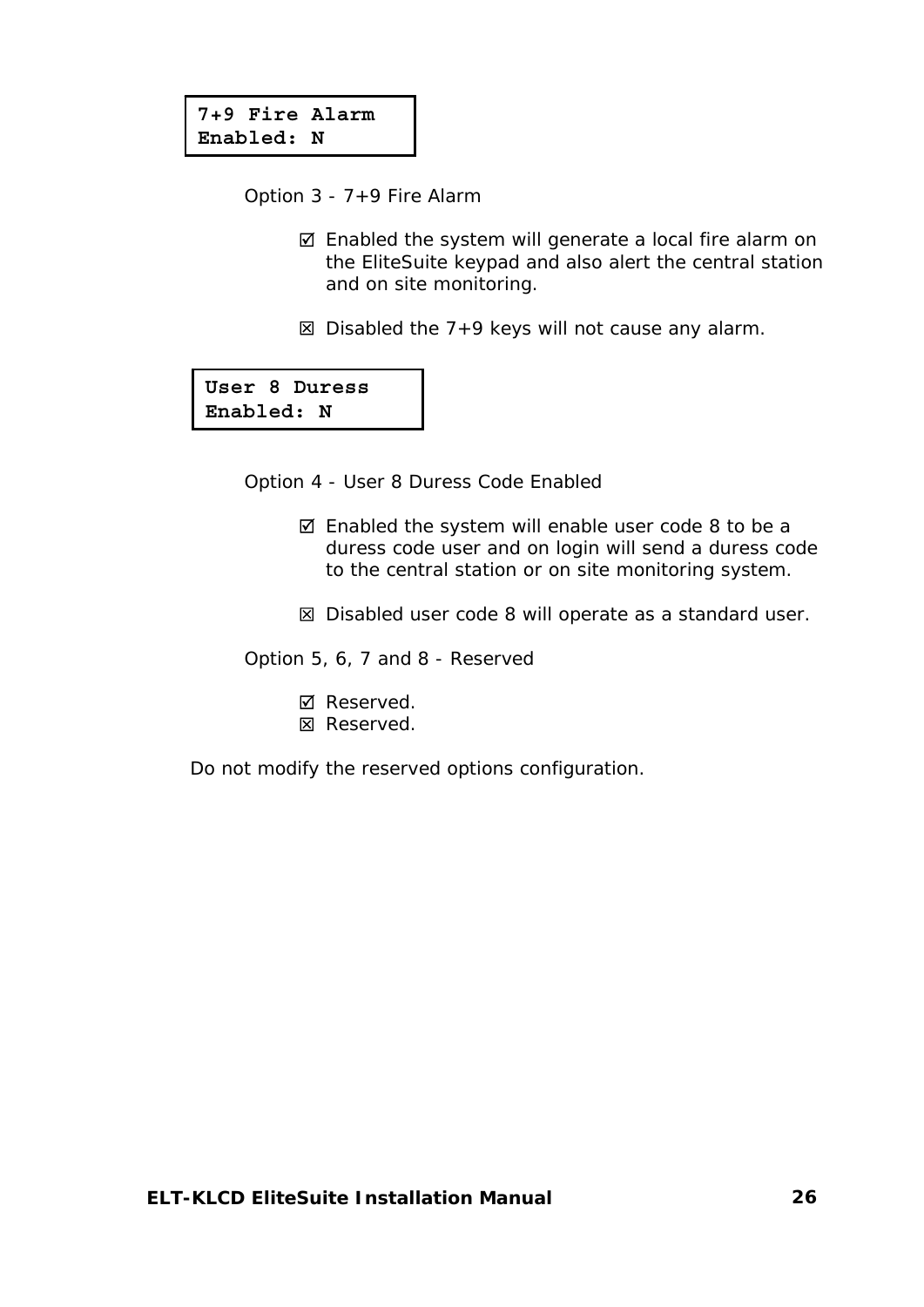# **ZONES (MENU 3)**

### **Selecting a Zone**

To select a zone to modify use the  $[\triangle]$  and  $[\triangle]$  keys to scroll through the available zones. Press the [ENTER] key to move to the next configuration screen for the selected zone.

```
Select zone to 
modify [01]
```
### **Zone Name**

The next configuration screen for the zone will show the zone name for the zone that you have selected.

```
Zone Name 
Zone 1
```
The cursor will be flashing on the first character. To edit the text press the keys [**1**] to [**0**], the display will change the character displayed in the same way you enter text on a mobile phone. To clear the text display press the [**FORCE**] key. To move to the next configuration screen press the [**ENTER**] key.

To move the cursor press the  $[\bigstar]$  and  $[\bigstar]$  keys.

# **Zone Type**

The zone type configuration sets how the zone will function within the system.

**Zone Type Delay** 

To select a zone type use the  $[\hat{\bullet}]$  and  $[\hat{\bullet}]$  keys, the zone type will change. To disable the zone and remove it from the ready display select the Disabled Option. To move to the next configuration screen press the  $[ENTER]$  key. To move the cursor press the  $[6]$  and  $[6]$ keys.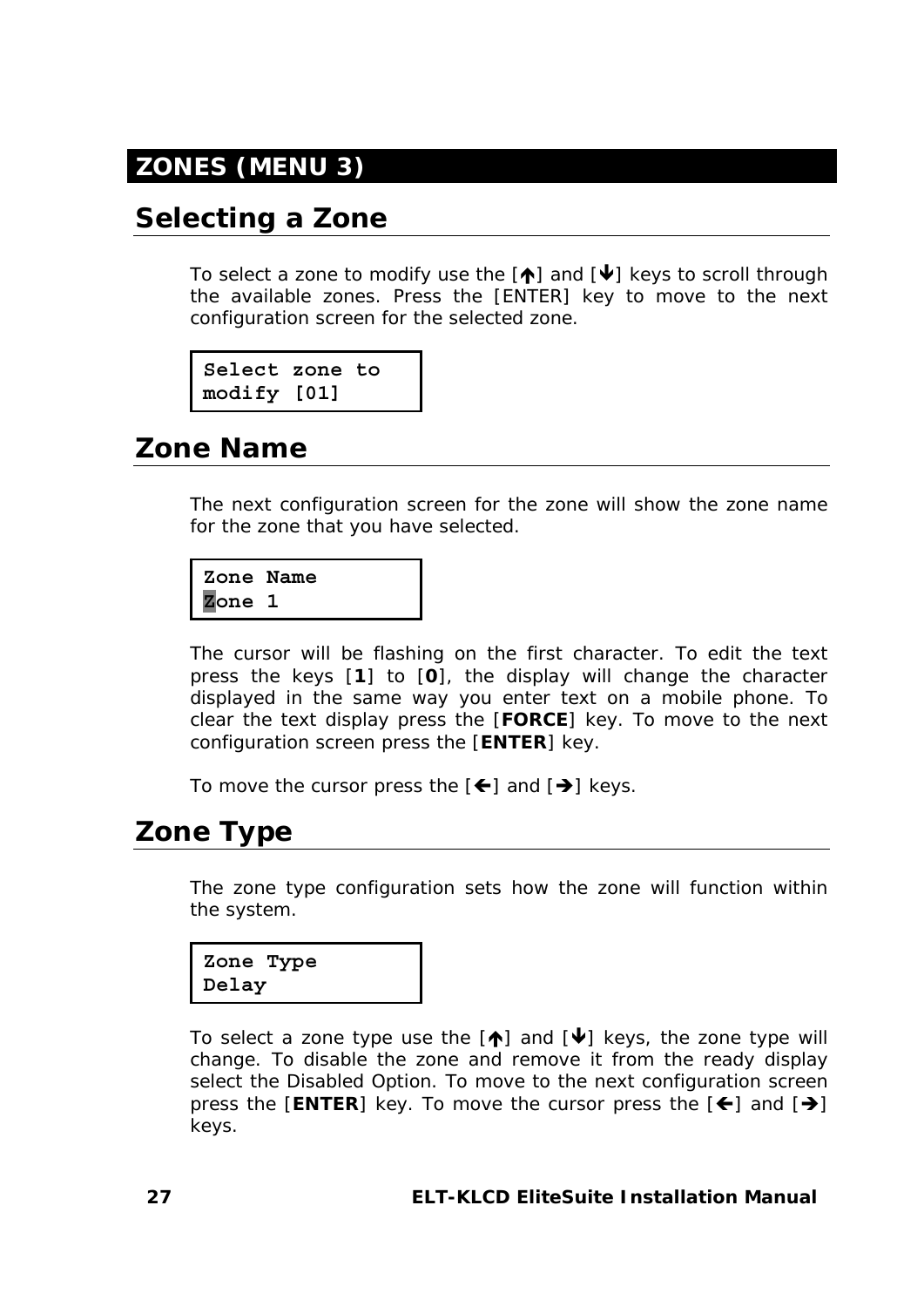#### Zone Types

*Disabled* Zone is disabled, does not function in the system.

- *Delay* Zone will have an entry delay when a user enters. *Follow* Zone will not cause an alarm if the entry delay has started otherwise the zone will be an instant zone. Use this to set the zone type for a motion detector that is located in an entrance area.
- *Instant* Zone will cause an alarm immediately. *24HR* Zone will always cause an alarm immediately. *Fire* Zone is a fire zone and will generate an instant alarm.
- *Fire Delay* Zone is a delayed fire zone and will generate the fire delay beeping and require the user to follow the delay fire zone procedures to prevent a full fire alarm from being activated.

#### **Zone Options**

The zone options select functions that relate to the operation of bypassing, force arming and stay arming. The options shown in the screen shot below are the default zone configuration options.

To modify options press the keys [**1**] or [**2**] to toggle the option on or off. Pressing the [**ENTER**] key will save the options. Press the [**UP**] or [**DOWN**] arrows to scroll through the available options.

**Zone Bypassing Enabled: Y** 

Option 1 - Bypass Allowed

- $\boxtimes$  Enabled the zone can be bypassed. A fire zone can never be bypassed regardless of the bypass setting.
- $\boxtimes$  Disabled zone can not be bypassed.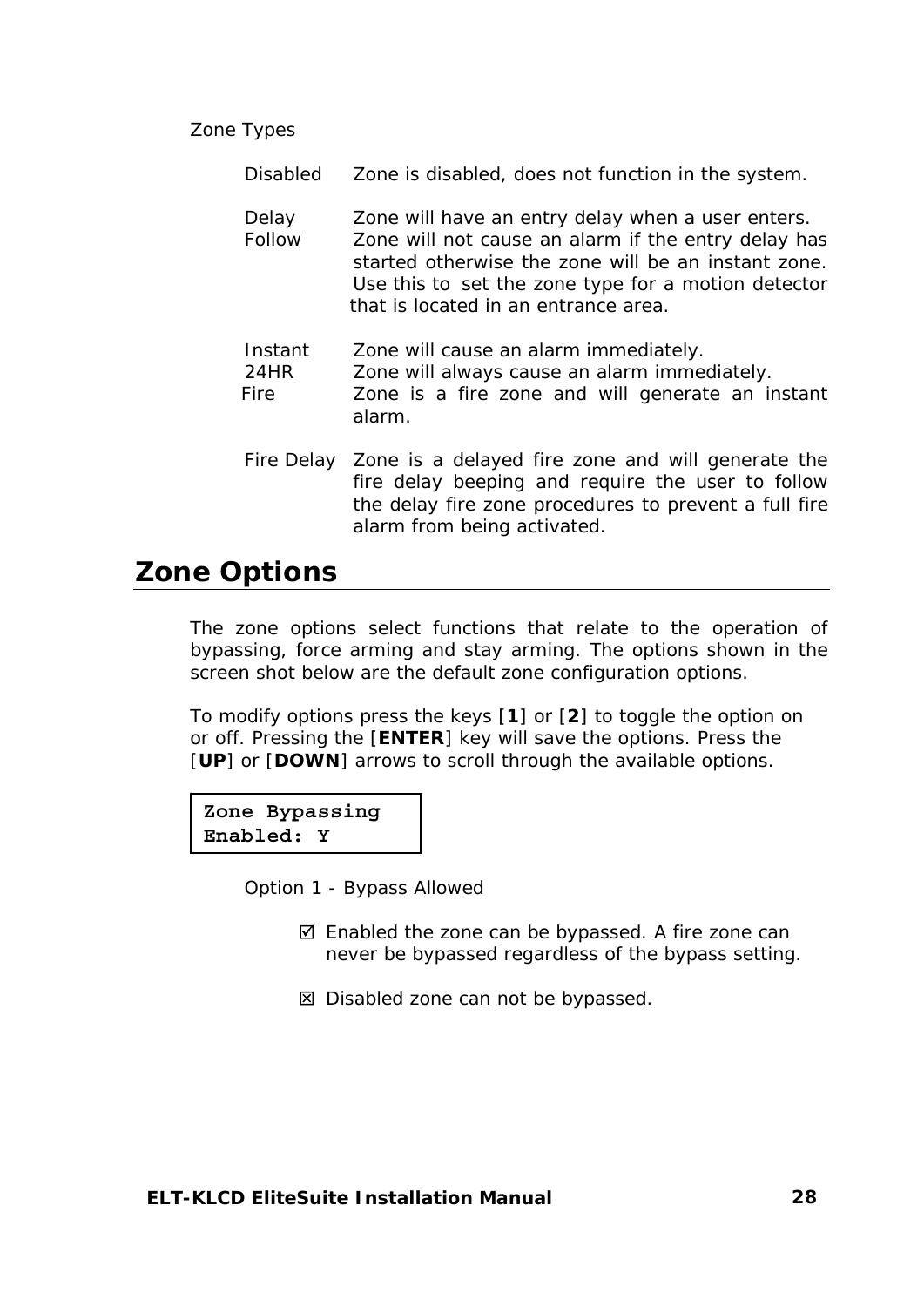```
Zone is a Stay 
Zone: Y
```
Option 2 - Stay Zone

- $\boxtimes$  Enabled the zone is set as a stay zone. When the system is armed in stay mode this zone will not generate an alarm.
- $\boxtimes$  Disabled the zone is not a stay zone.

```
Force Arming on 
Zone Allowed: Y
.
```
Option 3 - Force Zone

 $\boxtimes$  Enabled the zone can be force armed when it is not ready to be armed. A force armed zone will automatically be included in the alarm processing when the zone restores from the not ready condition.

 $\boxtimes$  Disabled the zone is not able to be force armed.

Option 4, 5, 6, 7 and 8 - Reserved

**Ø** Reserved.  $\boxtimes$  Reserved.

It is recommended not to enable/disable or modify the settings of reserved options.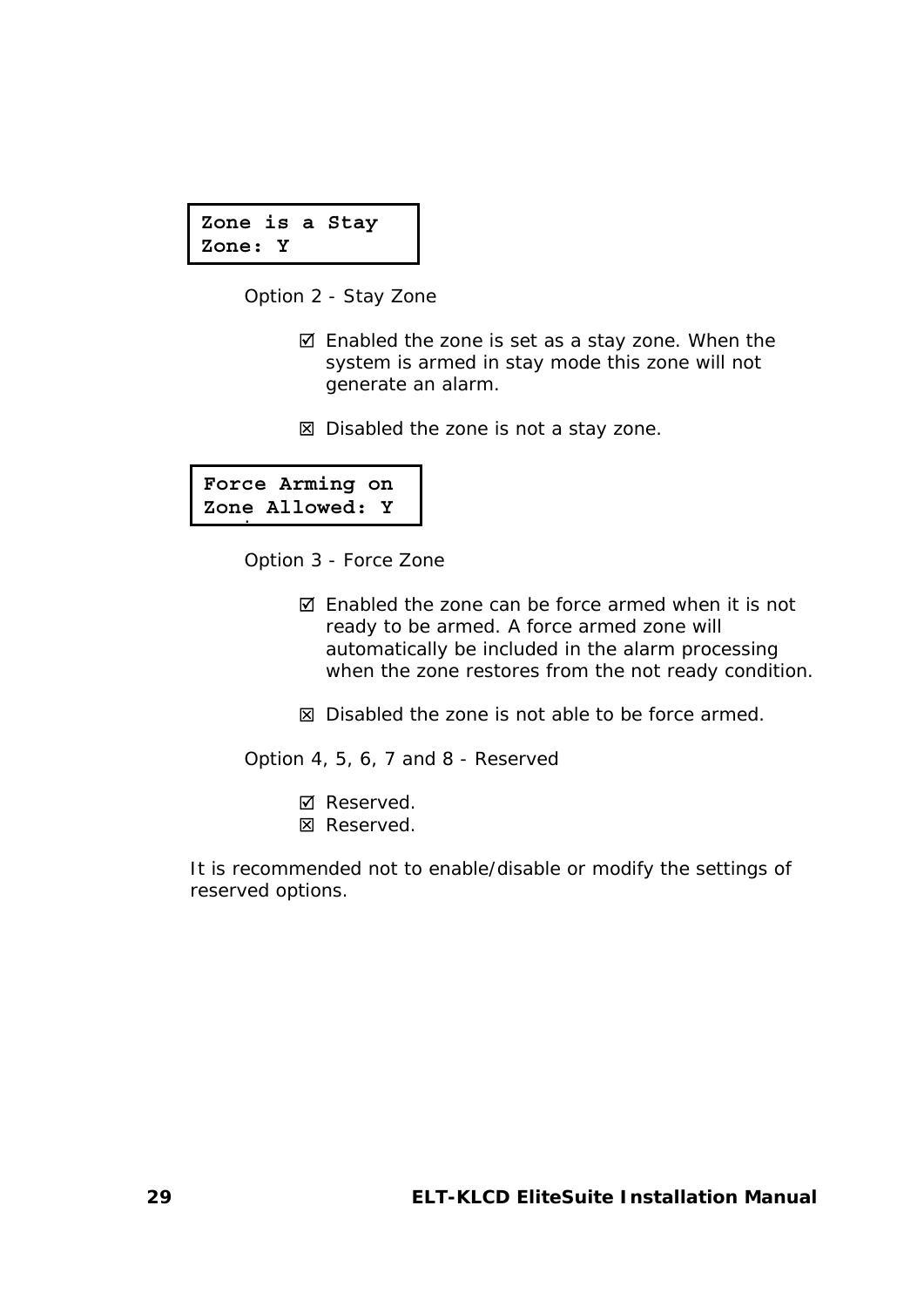### **CONTACT**

# **Contact**

Integrated Control Technology welcomes all feedback. Please go to our website or use the information below.

#### **Integrated Control Technology**

P.O. Box 302-340 11 Canaveral Drive Auckland **Auckland** New Zealand New Zealand

North Harbour Post Centre Albany, Northshore City 0632

Phone:  $+64-9-476-7124$  $Fax: +64-9-476-7128$ 

www.integratedcontroltechnology.com